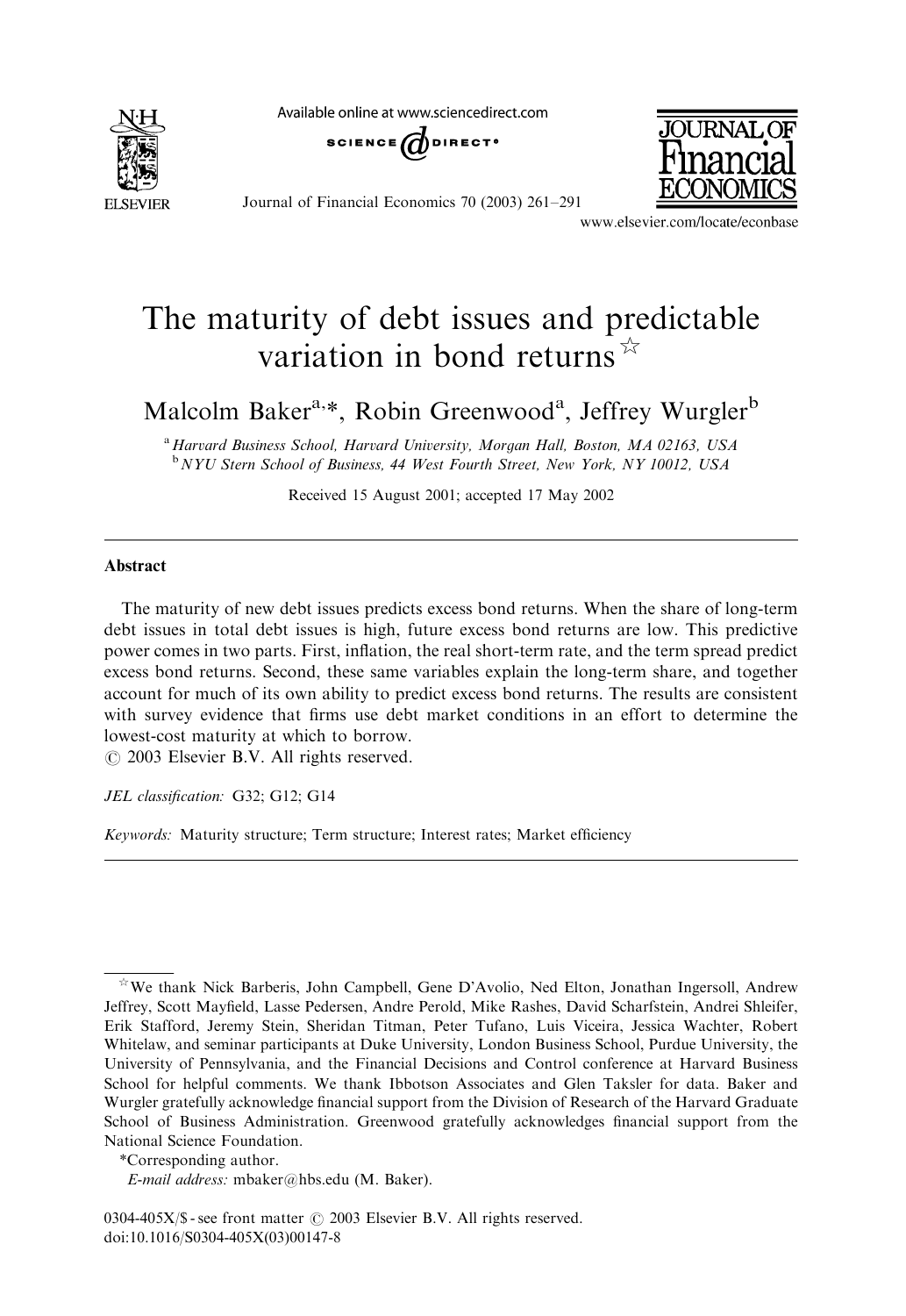# 1. Introduction

How corporations should manage financial policy to minimize the cost of capital is a question of great theoretical and practical interest. In efficient, integrated, and otherwise perfect capital markets, [Modigliani and Miller \(1958\)](#page-29-0) and [Stiglitz \(1974\)](#page-30-0) show that financial policy cannot reduce the cost of capital. Their key insight is that in such idealized markets, the costs of different forms of capital do not vary independently, so there is never any gain to substituting between debt and equity, for example, or between short- and long-term debt.

Nonetheless, there is considerable evidence that equity financing is tied to stock return predictability. Firms tend to issue equity when the equity premium is low, and when their idiosyncratic returns are low. They tend to repurchase equity when idiosyncratic returns are high.<sup>1</sup> These patterns are interesting because they are not straightforward implications of the Modigliani-Miller view or its standard extensions. One prominent explanation for these patterns is that firms are timing an inefficient or segmented capital market, and another is that optimal capital structure and rational expected returns vary together over time. It is difficult to distinguish between these explanations, and the truth may involve both.

In this paper, we ask whether time series variation in the maturity of debt issues is tied to predictability in excess long-term bond returns. Relative to the literature on equity financing patterns, and relative to the actual importance of debt financing in the U.S. economy, the literature on debt financing patterns is surprisingly undeveloped. We find strong evidence that firms tend to borrow long-term when subsequent long-term bond returns are predictably low. Then we examine whether this pattern is more consistent with debt market timing or with an explanation that involves time-varying optimal debt maturity and rational variation in expected bond returns.

The notion that debt maturity is related to debt market conditions can be found in several prior studies. [Bosworth \(1971\)](#page-28-0), [White \(1974\)](#page-30-0), [Taggart \(1977\),](#page-30-0) and [Marsh](#page-29-0) [\(1982\)](#page-29-0) find that the level of debt issues is sensitive to various measures of interest rates. In firm-level data, [Guedes and Opler \(1996\)](#page-29-0) document that the maturity of issues is negatively related to the term spread (the difference between the yields of long- and short-term government debt), and [Barclay and Smith \(1995\)](#page-28-0) and [Stohs and](#page-30-0) [Mauer \(1996\)](#page-30-0) find a similar result—that the maturity of debt on balance sheets is negatively related to the term spread. While suggestive, none of these results address whether debt maturity is related to the cost of borrowing at different maturities, because none of them examine returns data.

Our approach is to see whether variation in the maturity of new debt issues is connected to the debt market conditions that forecast excess bond returns, and to

 $<sup>1</sup>$  [Baker and Wurgler \(2000\)](#page-28-0) document that firms issue more equity, as a share of total equity and debt</sup> issues, when the equity premium is low. [Stigler \(1964\)](#page-30-0), [Ritter \(1991\),](#page-29-0) [Loughran and Ritter \(1995\)](#page-29-0), [Speiss](#page-30-0) [and Affleck-Graves \(1995\),](#page-30-0) and [Brav and Gompers \(1997\)](#page-28-0) find that (idiosyncratic) equity returns are low following equity issues. [Ikenberry et al. \(1995\)](#page-29-0) find that (idiosyncratic) equity returns are high following repurchases. See [Baker and Wurgler \(2002\)](#page-28-0) and [Ritter \(2003\)](#page-29-0) for more comprehensive surveys of the market timing literature.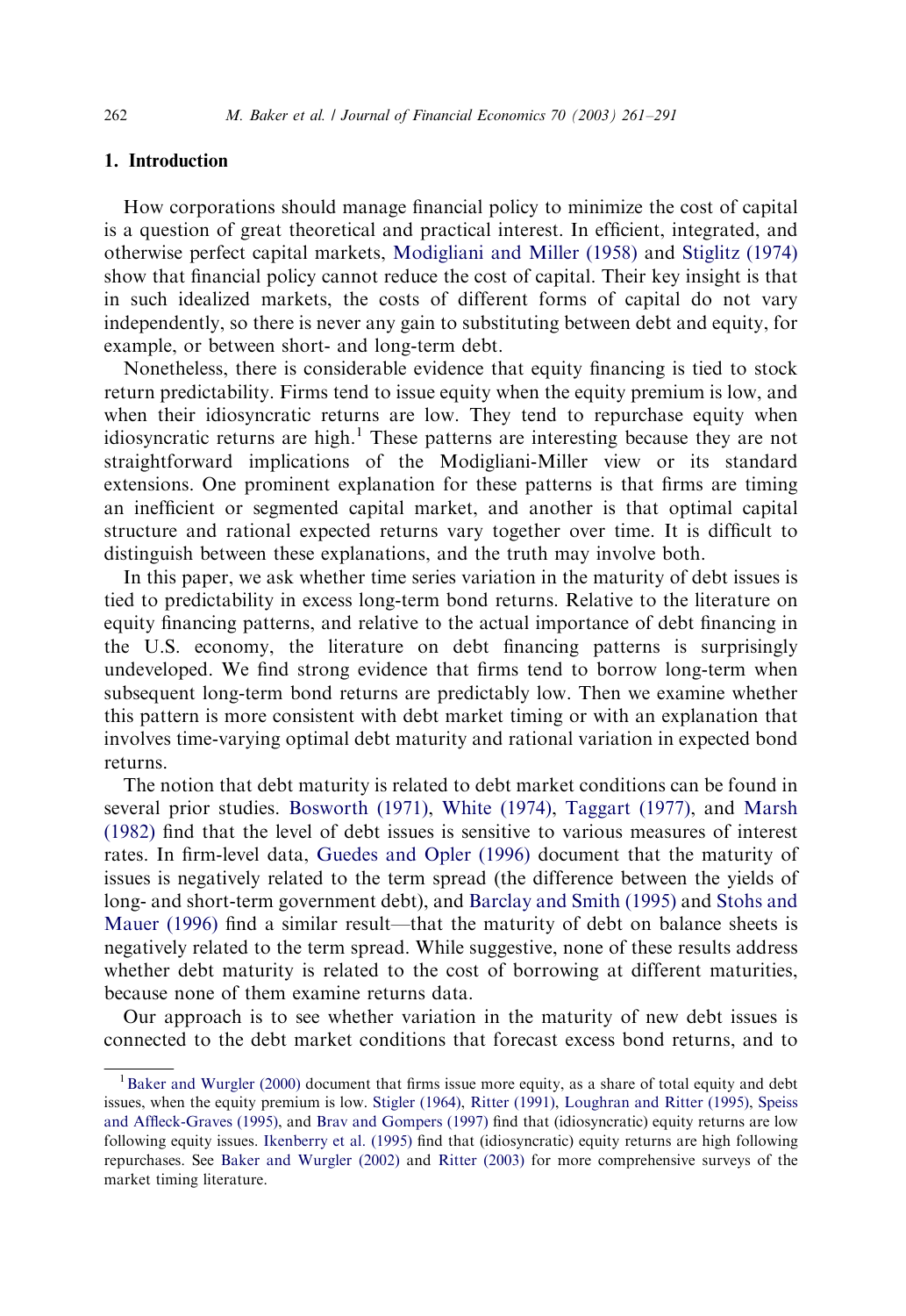future excess bond returns themselves. We use two sources of debt issues data: the Federal Reserve Flow of Funds ([Board of Governors of the Federal Reserve System,](#page-28-0) [various issues](#page-28-0)) and firm-by-firm aggregations of Compustat. The debt market variables that we use to capture predictable variation in excess bond returns are inflation (actual or expected), the real short-term interest rate (realized or ex ante), the term spread, the credit spread, and the credit term spread. Future excess bond returns are measured as the excess return of Treasury bonds over Treasury bills, and as the excess return of high-grade corporate bonds over commercial paper. Most of our tests use annual data covering 1953 through 2000.

Our main results are the following. First, inflation, the real short-term interest rate, and the term spread predict excess bond returns; when these market conditions variables are high, future excess bond returns are high over the next one to three years. Second, the long-term share in aggregate total debt issues is negatively related to each of these variables. When put together, these two results indicate that firms tend to borrow long when excess bond returns are predictably low, supporting our main hypothesis. We also verify the predictability hypothesis directly by showing that the long-term share in total debt issues is a good univariate predictor of excess bond returns, taking on high values when future excess bond returns are low. The three-year cumulative excess government bond returns that follow a bottom-quartile share average 21.8 percentage points, while the returns following a top-quartile share average 5:2 percentage points. In a more disaggregated analysis using Compustat data, we find that these patterns tend to be strongest among large firms, old firms, dividend-paying firms, and investment-grade firms.

These results establish that debt maturity choice is closely connected to predictable variation in excess bond returns. We favor the interpretation that managers are trying to time the debt market, but despite suggestive evidence one cannot determine whether they are reducing the overall cost of capital because of the usual difficulties of testing market efficiency. Several factors point to this interpretation. Using the approach of [Schwert \(1989\),](#page-30-0) we cannot connect the long-term share to risk that seems likely to require a rational risk premium. Also, a review of the theory of optimal maturity structure uncovers no straightforward reason why optimal debt maturity would be inversely related to rational variation in expected excess bond returns. Finally, and most convincing, the survey by [Graham and Harvey \(2001\)](#page-29-0) points directly to debt market timing as a motivation in debt financing decisions. A large fraction of chief financial officers prefer short-term debt ''when short-term interest rates are low compared to long-term rates'' and when they are ''waiting for long-term interest rates to decline."<sup>2</sup> Indeed, these statements are more common among some of the same types of firms that our Compustat tests identify as particularly sensitive to debt market conditions.

Our results are complemented by an interesting recent study by [Kaplin and Levy](#page-29-0) [\(2001\)](#page-29-0). They use a variable like our long-term share to predict excess bond returns at

 $2$ Managers focus more on public information about general debt market conditions than private information about credit quality. Graham and Harvey find that only 9% of managers state that ''we expect our credit rating to improve, so we borrow short-term until it does.''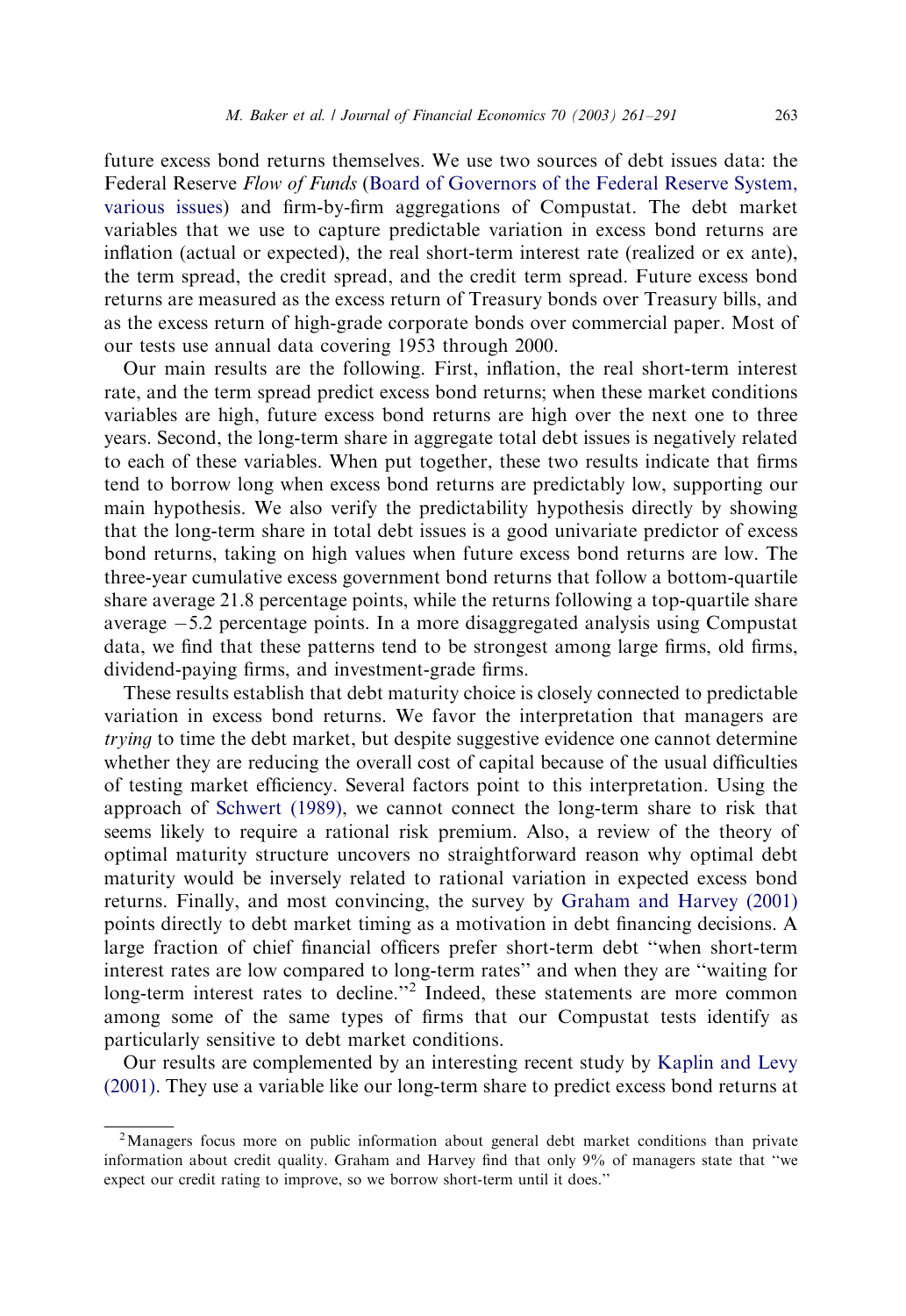higher frequencies, one to six months. The relative advantage of our data is that they allow us to study a longer period, almost five decades versus the one decade in the Kaplin and Levy study. This permits us to more thoroughly document the time series relationships between debt issue maturity and market conditions, which display the bulk of their variation at horizons longer than a few months. Also, for managers trying to gain a cost advantage through timing, the cumulative return over the life of the security is more relevant than a short-horizon return. Our longer prediction horizons are therefore more useful for evaluating the debt market timing hypothesis.

The paper proceeds as follows. Section 2 summarizes the predictable variation in excess bond returns related to debt market conditions. Section 3 uses debt issues data from the Federal Reserve Flow of Funds to examine how market conditions affect the debt issue maturity and its predictive power for excess bond returns. Section 4 examines these questions using aggregated Compustat data. Section 5 discusses alternative interpretations for the results. Section 6 concludes.

### 2. Debt market conditions and predictable variation in excess bond returns

In this section we describe the predictable variation in excess bond returns. This is a prerequisite to understanding the relation between the maturity of debt issues and expected excess bond returns, the topic of subsequent sections.

### 2.1. Debt market conditions and excess bond returns data

The basic data include annual time series from 1953 through 2000 on the maturity of corporate debt issues, debt market conditions such as interest rates and inflation, and excess bond returns. The Federal Reserve pegged nominal Treasury bill rates up to 1952, so most academic studies of the government bond market begin in 1953. We follow this convention.

Debt market conditions are represented by seven variables: inflation; expected inflation; the realized real short-term rate; the ex ante real short-term rate; the term spread; the credit spread; and the credit term spread. Actual inflation  $(\pi_{At})$  is the annual percentage change in the Consumer Price Index. Expected inflation  $(\pi_{Et})$  is the expected appreciation of the Consumer Price Index over the coming year estimated following the procedure in [Fama and Gibbons \(1982\)](#page-28-0). <sup>3</sup> The realized real short-term rate  $(\gamma_{GS} - \pi_{At})$  is estimated as the annualized December Treasury bill return minus actual inflation. The ex ante real short-term rate  $(y_{GSt} - \pi_{Et})$  is

<sup>&</sup>lt;sup>3</sup>We implement the Kalman filter procedure of [Fama and Gibbons \(1982, Table 1, Eqs. \(6\) and \(8\)\)](#page-28-0), decomposing the Treasury bill yield into expected inflation and the real short-term interest rate. There are two concerns with this analysis. First, the decomposition depends on a structural assumption about the process of the real interest rate. Second, we are using an in-sample estimation of the real interest rate to forecast future returns. Fortunately, none of our qualitative conclusions are sensitive to whether we use actual inflation or this measure of expected inflation, and we report results both ways.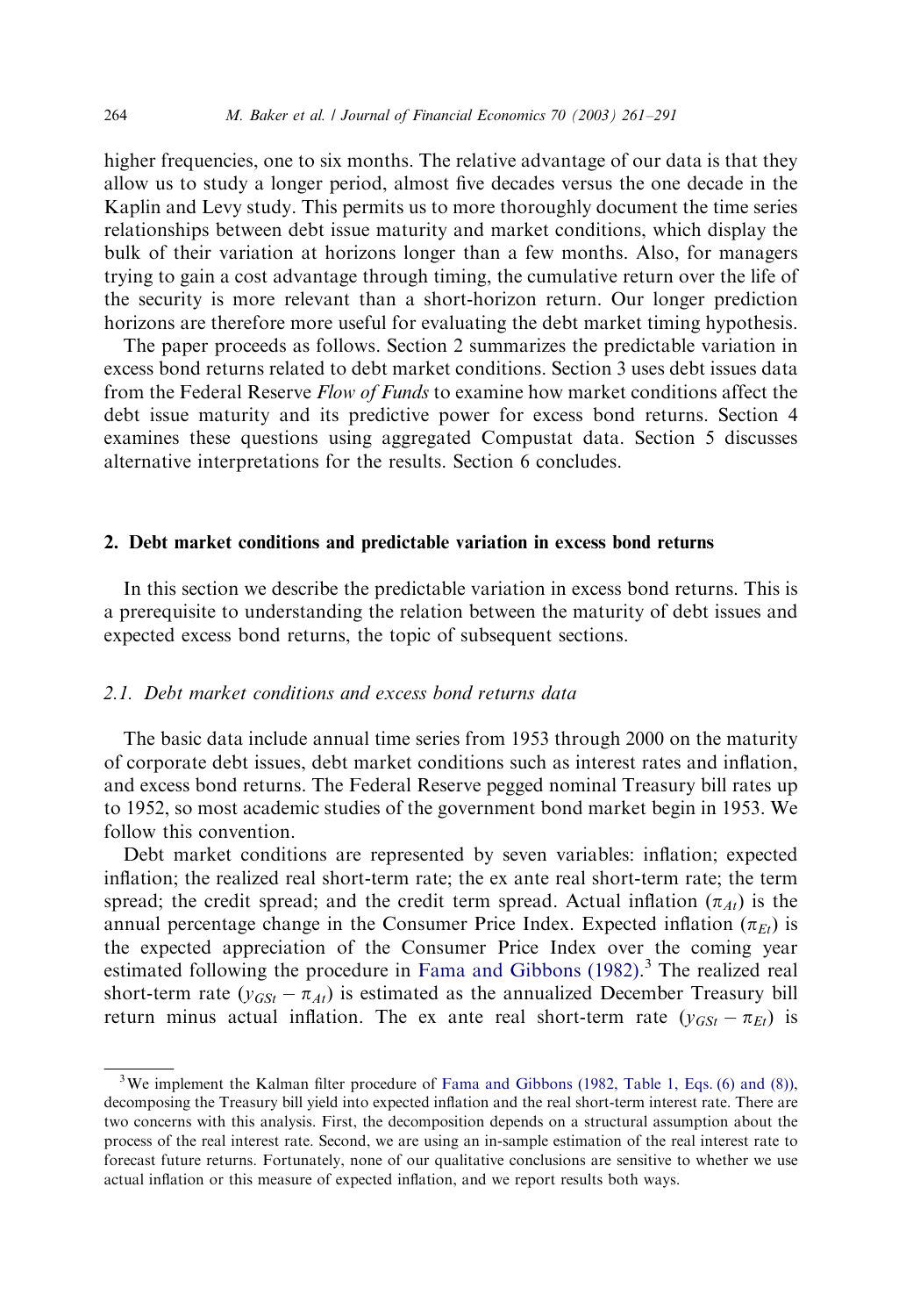estimated as the annualized December Treasury bill return minus expected inflation. The term spread  $(y_{GLt} - y_{GSt})$  is the difference between the December Treasury bond yield and the annualized December Treasury bill return. Most research on bond return predictability focuses on the term spread ([Shiller, 1979;](#page-30-0) [Shiller et al., 1983;](#page-30-0) [Fama 1984;](#page-28-0) [Keim and Stambaugh, 1986;](#page-29-0) [Fama and Bliss, 1987](#page-28-0); [Fama and French,](#page-28-0) [1989;](#page-28-0) [Campbell and Shiller, 1991\)](#page-28-0), while [Ferson and Harvey \(1991, 1993\)](#page-29-0) consider a larger set of components of the term structure. The credit spread  $(y_{CSt} - y_{GSt})$  is the difference between the December commercial paper yield and the annualized December Treasury bill return. Finally, the credit term spread  $((v_{CLt} - v_{GLt}) (y_{CSt} - y_{GSt})$  involves the December Moody's Baa corporate bond yield and the other yields just introduced. These series are based on data from Ibbotson Associates.

Excess bond returns are measured by an index of Treasury bonds over bills and an index of investment-grade corporate bonds over commercial paper. Returns on long-term government bonds  $(r_{GL})$ , short-term government bills  $(r_{GS})$ , highgrade long-term corporate bonds  $(r_{CL})$ , and commercial paper  $(r_{CC})$  are from Ibbotson Associates. The government and corporate bond indexes track portfolios that are continually redefined so as to keep a constant 20-year maturity.<sup>4</sup> Excess government and corporate bond returns in year t are  $(r_{GLt} - r_{GSt})$  and  $(r_{CLt} - r_{CSt})$ , respectively. Cumulative excess returns are denoted  $(R_{GL+k} - R_{GSt+k})$  and  $(R_{CL+k} - R_{GSt+k})$  $R_{CSt+k}$ , where the accumulation includes years  $t + 1$  through  $t + k$ . In our tests we cumulate returns for up to three years. In principle, these excess returns correspond to the actual relative cost of straight short- and long-term debt for a representative firm. The most relevant period is the life of the bond, which could be ten or more years, though with open market repurchases, the relevant period could be any shorter length. In any case, beyond three years, we do not have enough nonoverlapping samples to do meaningful statistical analysis.

These variables are summarized in Table 1 and [Fig. 1](#page-6-0). Panel A of [Fig. 1](#page-6-0) reveals a loose negative correlation between inflation (actual or expected) and the real shortterm rate (realized or ex ante) since 1953, indicating that the nominal short rate is an important source of variation. Panel B displays the inversion of the yield curve at several points in the 1970s. Term spread inversions appear to portend recessions [\(Fama and French, 1989](#page-28-0)) and the credit spread appears to be somewhat countercyclical. Panel C shows the high volatility of both excess government and corporate bond returns in the last 30 years. It also shows the high correlation (0.95) between excess Treasury bond returns and excess high-grade corporate bond returns.

<sup>4</sup>The government bond returns series uses data from the Wall Street Journal for 1977 through 2000 and the Center for Research in Security Prices Government Bond File for 1976 and earlier. The corporate bond returns series uses the Salomon Brothers Long-Term High-Grade Corporate Bond Index, which includes most Aaa- and Aa-rated bonds, for 1969 through 2000, a backdated Salomon Brothers return series for 1968 and earlier.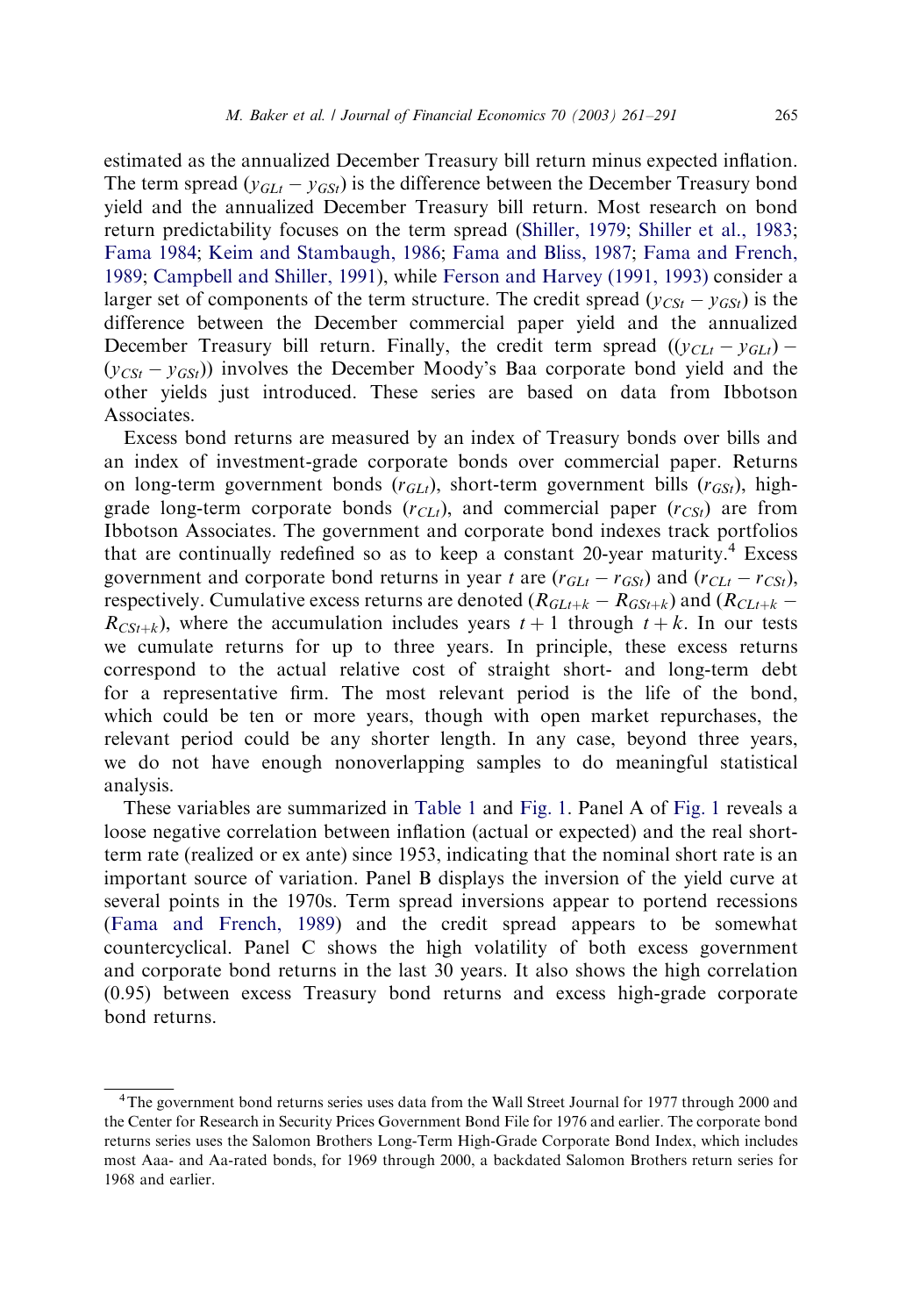Debt market conditions, excess bond returns, and the maturity of corporate debt issues, 1953–2000 Mean, standard deviation, autocorrelation coefficient, and extreme values of basic annual variables. All variables are expressed in percentage terms. In Panel A, we decompose the annualized December Treasury bill return into actual inflation  $(\pi_A)$  and the realized real short-term rate  $(y_{GS} - \pi_A)$ . We also construct expected inflation ( $\pi_F$ ) and the ex ante real interest rate ( $y_{GS} - \pi_F$ ) following Fama and Gibbons (1982). The term spread  $(y_{GL} - y_{GS})$  is the difference between the annualized December long-term government bond yield and the annualized December Treasury bill return. The credit spread  $(y_{CS} - y_{GS})$  is the difference between the commercial paper yield and the annualized December Treasury bill return. The credit term spread  $((y_{CL} - y_{GL}) - (y_{CS} - y_{GS}))$  is the difference between the December Baa corporate bond yield and the December long-term government bond yield minus the credit spread. In Panel B, excess bond returns are measured as the difference between the annual return on long-term government bonds and Treasury bills  $(r_{GL} - r_{GS})$  and the difference between the annual return on corporate bonds and commercial paper  $(r_{CL} - r_{CS})$ . All bond market data are from Ibbotson Associates. In Panel C, the data are from the Federal Reserve Flow of Funds. Long-term debt includes industrial revenue bonds, corporate bonds, and mortgages. Total debt also includes commercial paper, bank loans not elsewhere classified, and other short-term loans and advances. All short-term debt is assumed to be new short-term issues. The change in long-term debt plus one-tenth of lagged long-term debt is assumed to be new long-term issues.

| $($ %)                                      | $\boldsymbol{N}$ | Mean    | SD.   | $\rho$  | Min      | Max   |
|---------------------------------------------|------------------|---------|-------|---------|----------|-------|
| Panel A: Debt market conditions             |                  |         |       |         |          |       |
| $\pi_{At}$                                  | 47               | 4.03    | 3.74  | 0.70    | $-0.76$  | 18.20 |
| $\pi_{Et}$                                  | 47               | 4.04    | 3.16  | 0.79    | $-0.50$  | 13.31 |
| $y_{GSt} - \pi_{At}$                        | 47               | 1.65    | 2.18  | 0.76    | $-2.92$  | 6.60  |
| $y_{GSt} - \pi_{Et}$                        | 47               | 1.63    | 1.82  | 0.52    | $-3.50$  | 5.28  |
| $y_{GLt} - y_{GSt}$                         | 47               | 1.12    | 1.61  | 0.40    | $-4.87$  | 4.41  |
| $y_{CSt} - y_{GSt}$                         | 47               | 0.61    | 0.57  | 0.34    | $-0.40$  | 2.81  |
| $(y_{CLt} - y_{GLt}) - (y_{CSt} - y_{GSt})$ | 47               | $-0.01$ | 0.66  | 0.38    | $-1.91$  | 1.19  |
| Panel B: Excess bond returns                |                  |         |       |         |          |       |
| $r_{GLt+1} - r_{GSt+1}$                     | 47               | 1.32    | 10.28 | $-0.12$ | $-13.65$ | 26.97 |
| $r_{CLt+1} - r_{CSt+1}$                     | 47               | 0.66    | 9.66  | $-0.01$ | $-14.86$ | 26.95 |
| Panel C: Maturity of corporate debt issues  |                  |         |       |         |          |       |
| $d_{Lt}/D_{t-1}$                            | 47               | 11.42   | 2.06  | 0.45    | 7.42     | 17.09 |
| $d_{St}/D_{t-1}$                            | 47               | 41.44   | 6.01  | 0.90    | 29.74    | 54.70 |
| $d_{Lt}/[d_{Lt} + d_{St}]$                  | 47               | 21.78   | 3.98  | 0.67    | 14.10    | 28.96 |

### 2.2. Predicting excess bond returns with debt market conditions

Table 2 shows regressions that predict excess bond returns using inflation, the real short-term rate, the term spread, the credit spread, and the credit term spread. Some of the closest antecedents for these specifications are [Ferson and Harvey \(1991,](#page-29-0) [1993\)](#page-29-0), who study monthly returns. The first specification in Panel A predicts oneyear-ahead excess Treasury bond returns,

$$
r_{GLt+1} - r_{GSt+1} = a + b\pi_t + c(y_{GSt} - \pi_t) + d(y_{GLt} - y_{GSt}) + e(y_{CSt} - y_{GSt})
$$
  
+  $f((y_{CLt} - y_{GLt}) - (y_{CSt} - y_{GSt})) + u_{t+1},$  (1)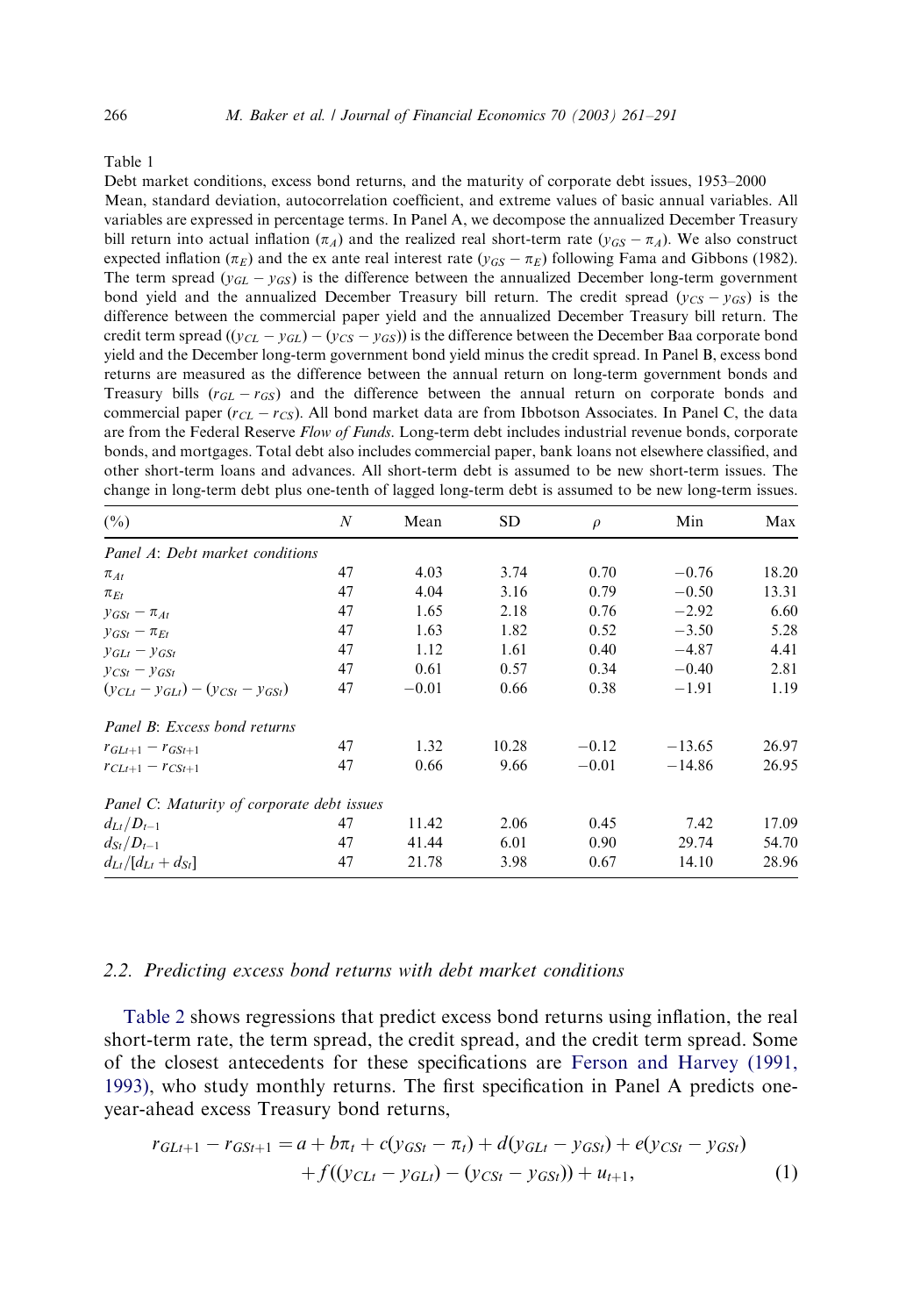

<span id="page-6-0"></span>Panel A. Inflation (actual - thick line, expected - thin) and real short-term rate (actual - short dash, expected - long)

Panel B. Term spread (solid), credit spread (short dash), and the credit term spread (long dash)



Panel C. Excess government (solid) and corporate (dash) bond returns



Fig. 1. Debt market conditions and excess bond returns, 1953–2000. In Panel A, we decompose the annualized December Treasury bill return into actual inflation  $(\pi_A)$  and the realized real short-term rate  $(y_{GS} - \pi_A)$ . We also construct expected inflation ( $\pi_E$ ) and the ex ante real interest rate  $(y_{GS} - \pi_E)$  following [Fama and Gibbons \(1982\).](#page-28-0) In Panel B, the term spread  $(y_{GL} - y_{GS})$  is the difference between the annualized December long-term government bond yield and the annualized December Treasury bill return. The credit spread  $(y_{CS} - y_{GS})$  is the difference between the commercial paper yield and the annualized December Treasury bill return. The credit term spread  $((y_{CL} - y_{GL}) (y_{CS} - y_{GS})$  is the difference between the December Baa corporate bond yield and the December long-term government bond yield minus the credit spread. In Panel C, excess bond returns are measured as the difference between the annual return on long-term government bonds and Treasury bills  $(r_{GL} - r_{GS})$  and the difference between the annual return on corporate bonds and commercial paper  $(r_{CL} - r_{CS})$ . All data are from Ibbotson Associates.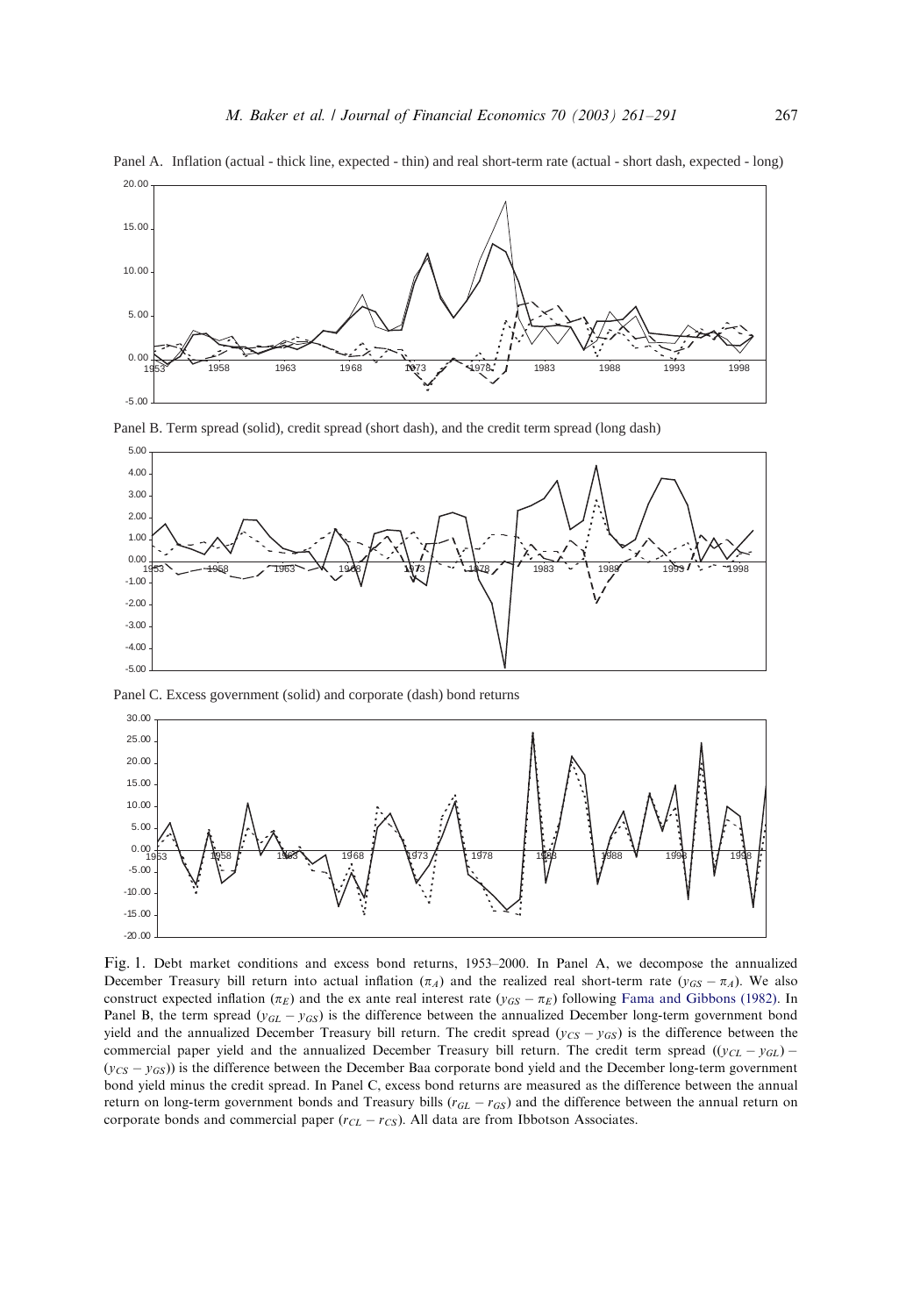### Debt market conditions and excess bond returns

OLS regressions predicting excess bond returns using inflation  $(\pi)$ , the real short-term rate  $(y_{GS} - \pi)$ , the term spread  $(y_{GL} - y_{GS})$ , the credit spread  $(y_{CS} - y_{GS})$ , and the credit term spread  $((y_{CL} - y_{GL}) - (y_{CS} - y_{GS}))$ . We also reduce the regressions to a standardized univariate prediction. The specification for predicting one-year-ahead excess government bond returns, for example, is

 $r_{GLt+1} - r_{GSt+1} = a + b\pi_t + c(y_{GSt} - \pi_t) + d(y_{GLt} - y_{GSt}) + e(y_{CSt} - y_{GSt}) + f((y_{CLt} - y_{GLt}) - (y_{CSt} - y_{GSt})) + g(\hat{R}_{Lt+1} - \hat{R}_{St+1}) + u_{t+1}$ 

Excess bond returns are expressed in percentage terms. The independent variables are standardized to have unit variance. In Panel A, the dependent variable is the excess return on long-term government bonds over Treasury bills ( $r_{GL} - r_{GS}$ ) and inflation is expected inflation ( $\pi_E$ ). In Panel B, inflation is actual inflation  $(\pi_A)$ . In Panel C, the dependent variable is the excess return of corporate bonds over commercial paper  $(r_{CL} - r_{CS})$  and inflation is expected inflation  $(\pi_E)$ . Each panel predicts one-year-ahead, two-year-ahead, and three-year-ahead returns  $(r)$  as well as cumulative three-year returns  $(R)$ . t-statistics are heteroskedasticity robust and correct for time-series dependence up to three lags.

|                                                                |                  | $\pi_t$ |          | $y_{GSt} - \pi_t$ |        | $y_{GLt} - y_{GSt}$ |           | $y_{CSt} - y_{GSt}$ |           |         | $(y_{CLt} - y_{GLt}) - (y_{CSt} - y_{GSt})$ |                | $R_{L t+k}-R_{S t+k}$ |       |
|----------------------------------------------------------------|------------------|---------|----------|-------------------|--------|---------------------|-----------|---------------------|-----------|---------|---------------------------------------------|----------------|-----------------------|-------|
| $(\%)$                                                         | $\boldsymbol{N}$ | b       | [t]      | $\boldsymbol{c}$  | $[t]$  | d                   | $[t]$     | $\boldsymbol{e}$    | $[t]$     | $\int$  | $[t]$                                       | $\mathfrak{g}$ | $[t]$                 | $R^2$ |
| Panel A: Excess government bond returns ( $\pi_t = \pi_{Et}$ ) |                  |         |          |                   |        |                     |           |                     |           |         |                                             |                |                       |       |
| $r_{GLt+1} - r_{GSt+1}$                                        | 47               | 3.68    | [1.74]   | 3.45              | [3.21] | 4.17                | [3.38]    | $-1.77$             | $[-0.49]$ | $-0.64$ | $[-0.22]$                                   |                |                       | 0.25  |
| $r_{GLt+2} - r_{GSt+2}$                                        | 46               | 1.66    | [0.67]   | 3.60              | [2.39] | $-0.53$             | $[-0.25]$ | 5.67                | [1.32]    | 4.17    | [1.14]                                      |                |                       | 0.14  |
| $r_{GLt+3} - r_{GSt+3}$                                        | 45               | 3.11    | [1.38]   | 3.99              | [2.77] | 0.54                | [0.22]    | 0.77                | [0.20]    | $-0.50$ | $[-0.17]$                                   |                |                       | 0.11  |
| $R_{GLt+3} - R_{GSt+3}$                                        | 45               | 8.70    | [1.65]   | 11.26             | [5.54] | 4.44                | [1.12]    | 3.42                | [0.40]    | 1.80    | [0.27]                                      |                |                       | 0.41  |
| $r_{GLt+1} - r_{GSt+1}$                                        | 47               |         |          |                   |        |                     |           |                     |           |         |                                             | 5.14           | [5.52]                | 0.25  |
| $R_{GLt+3} - R_{GSt+3}$                                        | 45               |         |          |                   |        |                     |           |                     |           |         |                                             | 10.70          | [6.64]                | 0.41  |
| Panel B: Excess government bond returns ( $\pi_t = \pi_{At}$ ) |                  |         |          |                   |        |                     |           |                     |           |         |                                             |                |                       |       |
| $r_{GLt+1} - r_{GSt+1}$                                        | 47               | 4.65    | $[1.68]$ | 5.63              | [2.22] | 4.83                | [4.85]    | $-1.73$             | $-0.40$ ] | $-0.45$ | $[-0.13]$                                   |                |                       | 0.24  |
| $r_{GLt+2} - r_{GSt+2}$                                        | 46               | 1.41    | [0.43]   | 7.80              | [2.30] | 0.47                | [0.27]    | 7.16                | [1.46]    | 5.34    | [1.30]                                      |                |                       | 0.16  |
| $r_{GLt+3} - r_{GSt+3}$                                        | 45               | 3.62    | [1.28]   | 7.52              | [2.37] | 1.48                | [0.82]    | 1.52                | [0.33]    | 0.18    | [0.05]                                      |                |                       | 0.10  |
| $R_{GLt+3} - R_{GSt+3}$                                        | 45               | 10.11   | [1.55]   | 21.19             | [5.23] | 7.11                | [2.97]    | 5.57                | [0.56]    | 3.73    | [0.49]                                      |                |                       | 0.40  |
| $r_{GLt+1} - r_{GSt+1}$                                        | 47               |         |          |                   |        |                     |           |                     |           |         |                                             | 5.06           | [5.53]                | 0.24  |
| $R_{GLt+3} - R_{GSt+3}$                                        | 45               |         |          |                   |        |                     |           |                     |           |         |                                             | 10.58          | [5.85]                | 0.40  |
| Panel C: Excess corporate bond returns ( $\pi_t = \pi_{Et}$ )  |                  |         |          |                   |        |                     |           |                     |           |         |                                             |                |                       |       |
| $r_{CLt+1} - r_{CSt+1}$                                        | 47               | 2.63    | [1.40]   | 2.92              | [2.44] | 4.11                | [3.52]    | 0.78                | [0.25]    | 1.92    | [0.70]                                      |                |                       | 0.30  |
| $r_{CLt+2} - r_{CSt+2}$                                        | 46               | 2.04    | [0.74]   | 3.78              | [2.84] | $-0.78$             | $[-0.39]$ | 5.04                | [1.08]    | 3.34    | [0.81]                                      |                |                       | 0.16  |
| $r_{CLt+3} - r_{CSt+3}$                                        | 45               | 3.37    | [1.47]   | 3.90              | [3.05] | 0.38                | [0.16]    | 1.32                | [0.30]    | $-1.15$ | $[-0.36]$                                   |                |                       | 0.14  |
| $R_{CLt+3} - R_{CSt+3}$                                        | 45               | 7.91    | [1.45]   | 11.11             | [5.52] | 3.65                | [1.00]    | 6.30                | [0.69]    | 3.50    | [0.47]                                      |                |                       | 0.41  |
| $r_{CLt+1} - r_{CSt+1}$                                        | 47               |         |          |                   |        |                     |           |                     |           |         |                                             | 5.23           | [5.01]                | 0.30  |
| $R_{CLt+3} - R_{CSt+3}$                                        | 45               |         |          |                   |        |                     |           |                     |           |         |                                             | 10.67          | [6.24]                | 0.41  |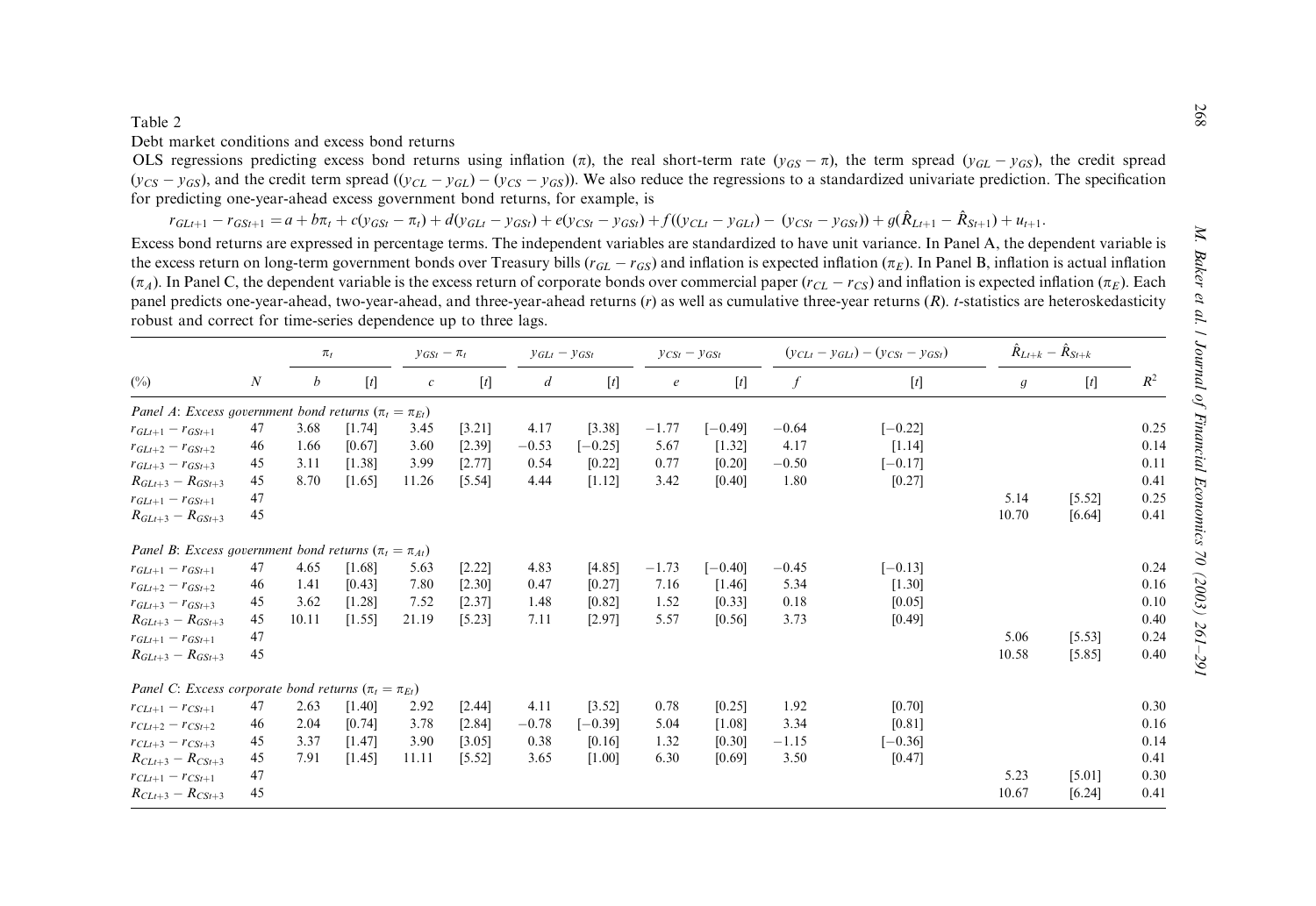using expected inflation  $(\pi_{Et})$  to measure inflation. Other specifications in Panel A predict two- and three-year-ahead returns and cumulative three-year-ahead returns. Panel B replaces expected inflation with actual inflation, and Panel C examines corporate bond returns. The standard errors in all regressions are adjusted for heteroskedasticity and autocorrelation of up to three lags using the procedure of [Newey and West \(1987\)](#page-29-0). The alternative adjustments of [Hansen and Hodrick \(1980\)](#page-29-0) and [Hodrick \(1992\)](#page-29-0) to correct for overlapping cumulative returns do not change the basic inferences. Returns are expressed in percentage terms while the independent variables are standardized to have unit variance. (Throughout the paper we use the convention of standardizing the independent variables. This allows the relative magnitude of the coefficients to be easily assessed, since each one measures the effect of a one-standard-deviation change in the independent variable.)

Table 2 shows that future excess government bond returns are positively related to inflation (actual or expected), the real short rate (realized or ex ante), and the term spread. As is widely recognized, the term spread is a useful one-year-ahead predictor, but the predictive power of inflation and particularly the real short rate is also notable. For cumulative three-year returns, the real short rate emerges as the strongest predictor, although precise statistical inference is difficult in overlapping return regressions.

Of particular concern is the  $R^2$  statistic. Mean reversion, overlapping data, and the persistence of the independent variables lead to an  $R<sup>2</sup>$  statistic that could automatically rise with horizon (e.g. [Campbell et al., 1997,](#page-28-0) p. 272). In addition, [Kirby \(1997\)](#page-29-0) derives a small-sample bias in  $R^2$  that increases with the overlap. Intuitively, the bias comes from two facts: First, the standard error of the  $R^2$  statistic increases with horizon; and second, the  $R^2$  is never below zero. As a result, the  $R^2$ statistic must not be viewed as an unbiased estimate of model fit.

In the last two rows of each panel we combine the five market conditions, each weighted by its least squares coefficient, into a single fitted value. By construction, this fitted value explains the same fraction of variation in future returns. Later in the paper, we will use this fitted value as a summary measure of expected excess bond returns, and we will also outline the alternative interpretations of the predictability that it captures.<sup>5</sup> The purpose of Table 2 is simply to demonstrate that a set of

<sup>&</sup>lt;sup>5</sup>Combining this information into a single regressor also allows us to address the small-sample bias analyzed in [Nelson and Kim \(1993\)](#page-29-0) and [Stambaugh \(1999\)](#page-30-0) in a simple manner. Those authors point out that autocorrelated predictors whose innovations are negatively (positively) correlated with innovations in excess returns will have upward-biased (downward-biased) estimates. This suggests a potential statistical problem with the Table 2 results. First, inflation, the real short rate, and the term spread add up to the long rate. Second, the long rate is highly autocorrelated. Third, its innovations are almost perfectly negatively correlated with innovations in excess bond returns. However, it turns out that the fitted value has a correlation of only 0.6 with the long rate, because the coefficients on inflation, the real short rate, and the term spread—when not standardized—are quite different. More importantly, the innovations in the fitted value are statistically uncorrelated with innovations in the long rate. The bias-adjusted estimate for the fitted value coefficient suggested by [Stambaugh \(1999\)](#page-30-0) confirms that the combined predictive power of these market conditions is robust. Because the innovations in the fitted value are also uncorrelated with innovations in excess returns, the adjustment has no effect on the coefficient. In Panel A, for example, the bias-adjusted coefficient for the one-year-ahead fitted value is 5.17 (unreported), larger than the leastsquares estimate reported in the table.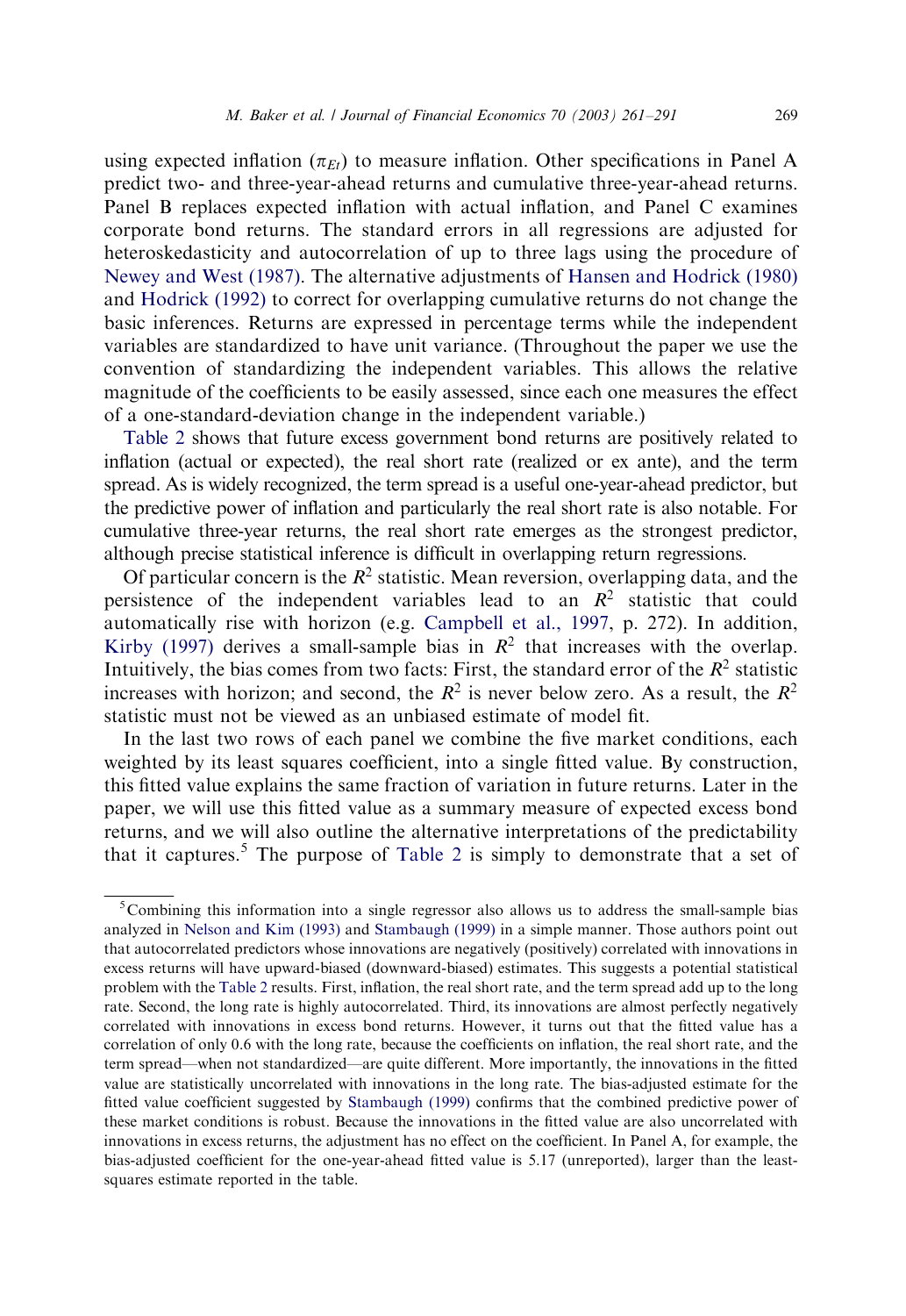market conditions variables can predict a nontrivial amount of excess bond return variation. This in turn suggests the hypothesis that the relative cost of long-term borrowing is predictable enough to influence the maturity of corporate debt issues whether predictable variation represents inefficiency or compensation for risk is a topic we defer until our discussion section. We turn now to this hypothesis.

### 3. Debt issue maturity and the relative cost of long-term debt: Flow of Funds sample

Here we explore how the maturity of corporate debt issues is related to market conditions and predictable variation in excess bond returns. We focus on aggregate time series data because we are most interested in time series relations with government bond yields and returns, for which there is a single observation in each time period. (Firm-level data do not help us to study such relationships.) In this section we analyze aggregate debt issues data from the Federal Reserve Flow of Funds, following [Bosworth \(1971\)](#page-28-0), [White \(1974\)](#page-30-0), and [Taggart \(1977\)](#page-30-0), for example. Of course, this fully aggregated data hides any cross-sectional differences in behavior that might be due to variation in firm characteristics. We explore this possibility in a subsequent section, by analyzing time series of debt issues generated from various firm-by-firm Compustat aggregations.

### 3.1. Flow of Funds debt issues data

The Federal Reserve gathers capital market flows data from a variety of internal and commercial sources. The available accounts cover 1945 through 2000. As mentioned above, we follow recent fixed income research and start at 1953. (Most results have slightly greater statistical significance if we extend the data back to 1945.) The data are taken from the credit market liabilities of the nonfarm, nonfinancial corporate business sector (Table L.102 in the accounts). We ignore noncredit market liabilities because we lack information on their maturity and because they are less likely to be affected by debt market conditions.

Our intuition is that, each year, corporations make explicit decisions regarding maturity. Assuming that existing long-term debt cannot be easily retired, the relevant decision concerns the total of all existing short-term debt, the maturing portion of long-term debt, and the increase in total debt outstanding. The Federal Reserve defines short-term credit market debt outstanding as the sum of ''commercial paper,'' ''bank loans not elsewhere classified,'' and ''other loans and advances.'' As reported by the Guide to the Flow of Funds Accounts, commercial paper typically has a maturity of six months or less. Bank loans not elsewhere classified refers to commercial and industrial loans held by U.S. banks. Other loans and advances includes loans to nonfarm nonfinancial corporate business held by savings institutions and the government, acceptance liabilities to banks, foreign loans to U.S. entities, and business loans held by issuers of asset-backed securities. Over the sample, commercial paper represents an average of 6.2% of short-term debt. Bank debt and other loans and advances average 67.1% and 26.7% of total short-term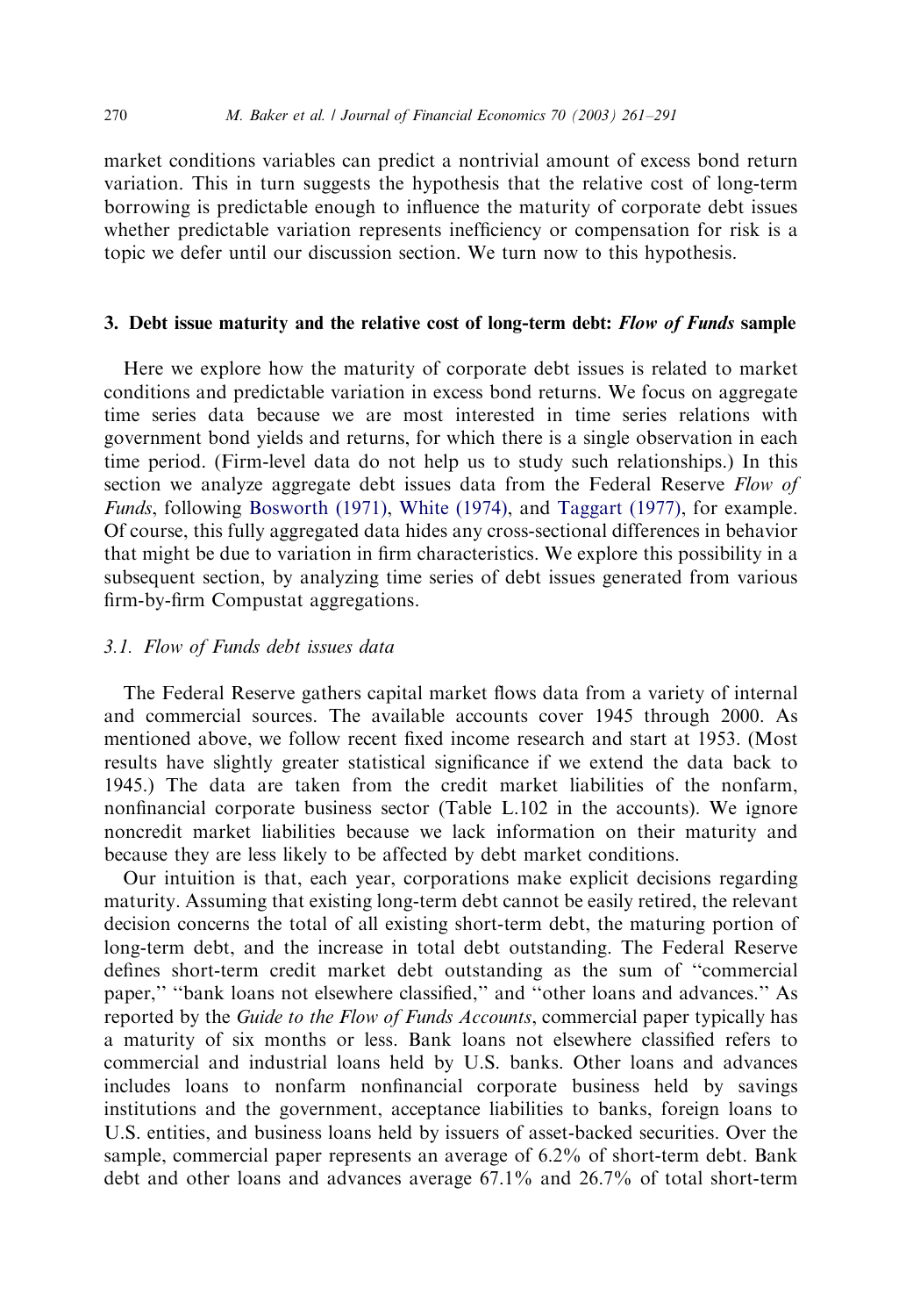debt, respectively. These proportions are fairly stable throughout the sample. We define short-term debt issues  $(d_{St})$  as the ending level of short-term credit market debt outstanding.

Long-term credit market debt outstanding is defined by the Federal Reserve as the sum of "industrial revenue bonds," "corporate bonds," and "mortgages." Industrial revenue bonds are issued by state and local governments to finance private investment and are secured in principal by the industrial user of the bonds. Mortgages include construction loans, multifamily mortgage debt, and commercial mortgage debt, less commercial mortgage debt of nonprofit organizations, and less commercial mortgage debt of nonfarm noncorporate business. Over the sample, industrial revenue bonds average only 3.8% of total long-term debt. Corporate bonds and mortgages respectively average 73.8% and 22.3% of total long-term debt. These figures are also relatively stable through the sample. We define long-term debt issues  $(d<sub>Li</sub>)$  as the gross change in the level of long-term credit market debt outstanding, plus one-tenth the level of long-term debt in the previous year. This assumes that one-tenth of long-term debt matures each year.<sup>6</sup>

To measure the level of debt issues while controlling for growth in the economy, we scale issues by lagged total credit-market debt outstanding  $\left(d_{St}/D_{t-1}\right)$  and  $d_{Lt}/D_{t-1}$ ). To control for the level of total issues and thereby isolate the maturity decision, we construct the long-term share in total debt issues  $(d_{Lt}/d_{Lt} + d_{St})$ . This variable is our main focus in the rest of the paper.

We examine the level of the long-term share in debt issues for two reasons. First, this roughly corresponds to an aggregate version of [Guedes and Opler \(1996\)](#page-29-0), who study maturity choice in a large cross-section, and to a maturity structure version of [Baker and Wurgler \(2000\),](#page-28-0) who study the marketwide decision to issue equity versus debt of any maturity. Second, our aim is to study the effect of market conditions on maturity choice. If the long-term share is a noisy measure of underlying market conditions and these market conditions are persistent, levels of the long-term share will more accurately measure the preference for long-term debt than changes, which will be dominated by measurement error.

The strengths of the Flow of Funds data are its consistent definitions, its availability over a long time span (crucial for our purposes), and its comprehensive coverage. At the same time, the data have several shortcomings. First, one would like to have detailed data on maturity. We cannot tell, for example, whether long-term debt is five-year or 30-year maturity. Dividing issues between short and all other maturities is still useful, however, given that most movement in the yield curve occurs between short and intermediate-and-longer maturities.

 $6$ The Flow of Funds data do not identify this retirement rate; the one-tenth assumption is chosen to be consistent with [Guedes and Opler \(1996\)](#page-29-0), who report that the median maturity of debt issues is ten years in their sample. It might be possible to glean additional information about the appropriate retirement rate from the pattern of new issues. The intuition is that if there is a lump of long-term issues today, then when this debt retires, more of the change in long-term debt should be attributed to new issues. We attempted to incorporate this intuition and found that the adjusted series has a correlation of 0.94 with the simpler measure and does not change the basic results. We therefore report results for the simpler, unadjusted measure.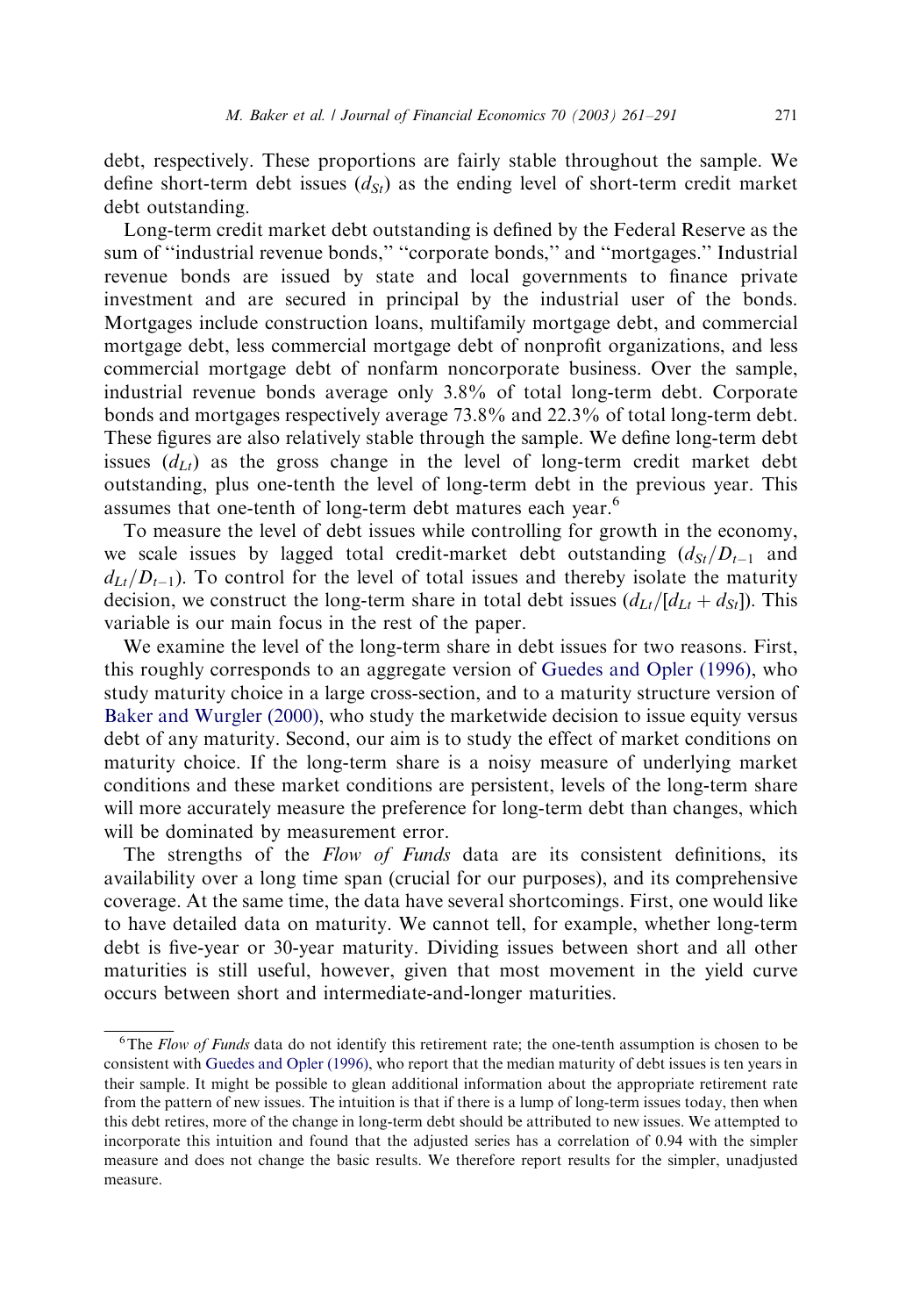Second, one would like data on floating rate features. Maturity and effective cost characteristics are usually directly related, but in the case of floating-rate debt, the relationship is blurred. A long-term floating rate issue, for example, has cost characteristics like short-term debt. One place where this distinction is important is in the Flow of Funds classification of bank loans as short-term debt. Although some of these loans undoubtedly have terms longer than one year, they are also frequently tied to floating rates (especially in the later half of the sample), so by cost characteristics they are short-term (as indicated in footnote (3) in the September 18, 2001 release of Table L.102, for example). Since our focus is on understanding variation in the maturity of new issues that is due to variation in relative cost characteristics, classifying bank loans as short-term does not seem inappropriate.

Third, one would like data on callability. A call provision reduces the effective maturity of an issue, and changes its cost characteristics accordingly. However, since call protection typically extends several years from the issue date, the cost of callable debt is likely to resemble that of straight debt for at least the first few years of the issue (the prediction horizon we consider). According to [Van Horne \(1984\),](#page-30-0) longterm public issues before the late 1950s were generally immediately callable. As the nominal targeting period passed and interest rate volatility increased, investors began to demand call protections. By the late 1960s, the majority of public issues had call protections of five or ten years.

We attempt to address these limitations of the data in robustness tests. We consider alternative assumptions about the retirement rate of long-term debt, and use other data sources to get a handle on the effect of trends in callability and floating rate features.<sup>7</sup> Our exploration of Compustat data also addresses some limitations of the Flow of Funds data, but introduces limitations of its own. All things considered, we view the Flow of Funds long-term share variable as a rough but useful guide to broad trends in the maturity of debt issues.

Table 1 and [Fig. 2](#page-12-0) summarize these data. Panel A of [Fig. 2](#page-12-0) indicates that the scaled level of short-term debt issues has generally increased since 1953 but has fallen from its 1984 maximum. Panel B reveals no clear patterns in the level of long-term debt issues. Panel C shows that the long-term share in total debt issues has therefore declined slightly since 1953 but has rebounded in recent years. While the variation in the long-term share is not visibly dramatic, it is economically substantial. To illustrate this, note that the long-term share ranges between 14% (in 1990) and 29% (in 1958). Total debt issues were \$1.5 trillion in 1990, so in order to move from 14% to 29%, long-term debt issues in 1990 would have required a substitution of \$225 billion of short-term issues for long-term issues. Moreover, since the long-term share is defined using a one-year maturity breakpoint, it would not reveal a wholesale switch from 30-year to five-year issues, for example. On the other hand, the same

 $7$ Our data also do not contain information on interest rate swaps. This would not affect the information content of the long-term share variable before 1982, when the swaps market came into existence. After 1982, not accounting for swaps may reduce the information content of the aggregate long-term share to the extent that one counterparty is outside the sample (e.g., offshore). If both counterparties are in the sample, swaps have no net effect, since they do not reduce the aggregate exposure to interest rate fluctuations, they just redistribute it.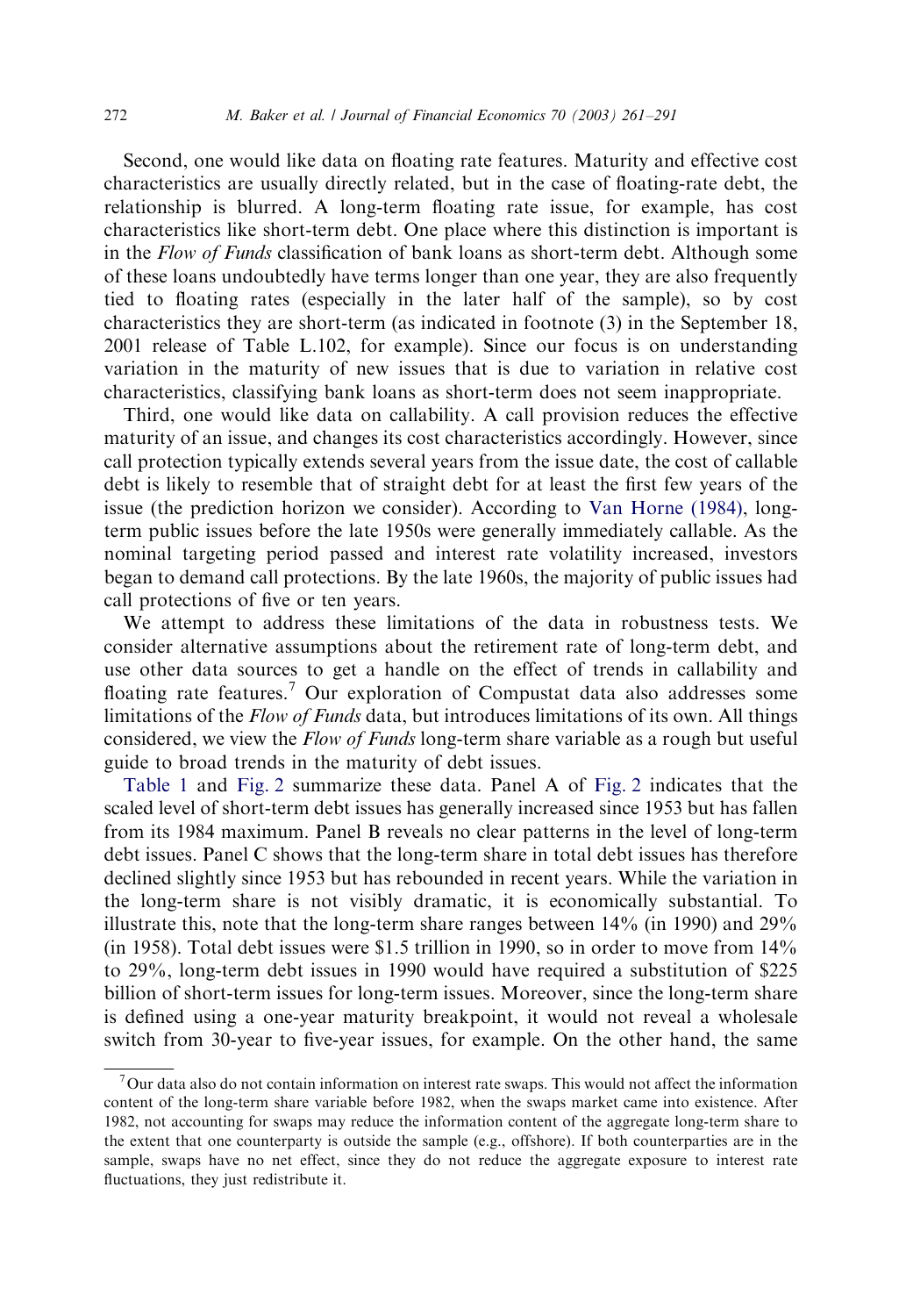

<span id="page-12-0"></span>Panel A. New issues of short-term debt  $(d_{S}/D_{t-1})$  (dash) and long-term debt  $(d_{L}/D_{t-1})$  (solid)





Fig. 2. The maturity of corporate debt issues: Federal Reserve Flow of Funds data. Long-term debt includes industrial revenue bonds, corporate bonds, and mortgages. Total debt also includes short-term debt, which is the sum of commercial paper, bank loans not elsewhere classified, and other short-term loans and advances. New short-term issues are defined as short-term debt outstanding. New long-term issues are defined as the change in long-term debt plus one-tenth of lagged long-term debt. Panel A shows short-term issues scaled by lagged total debt (dashed) and long-term issues scaled by lagged total debt (solid). Panel B shows the long-term share of total debt issues. All variables are expressed in percentage terms.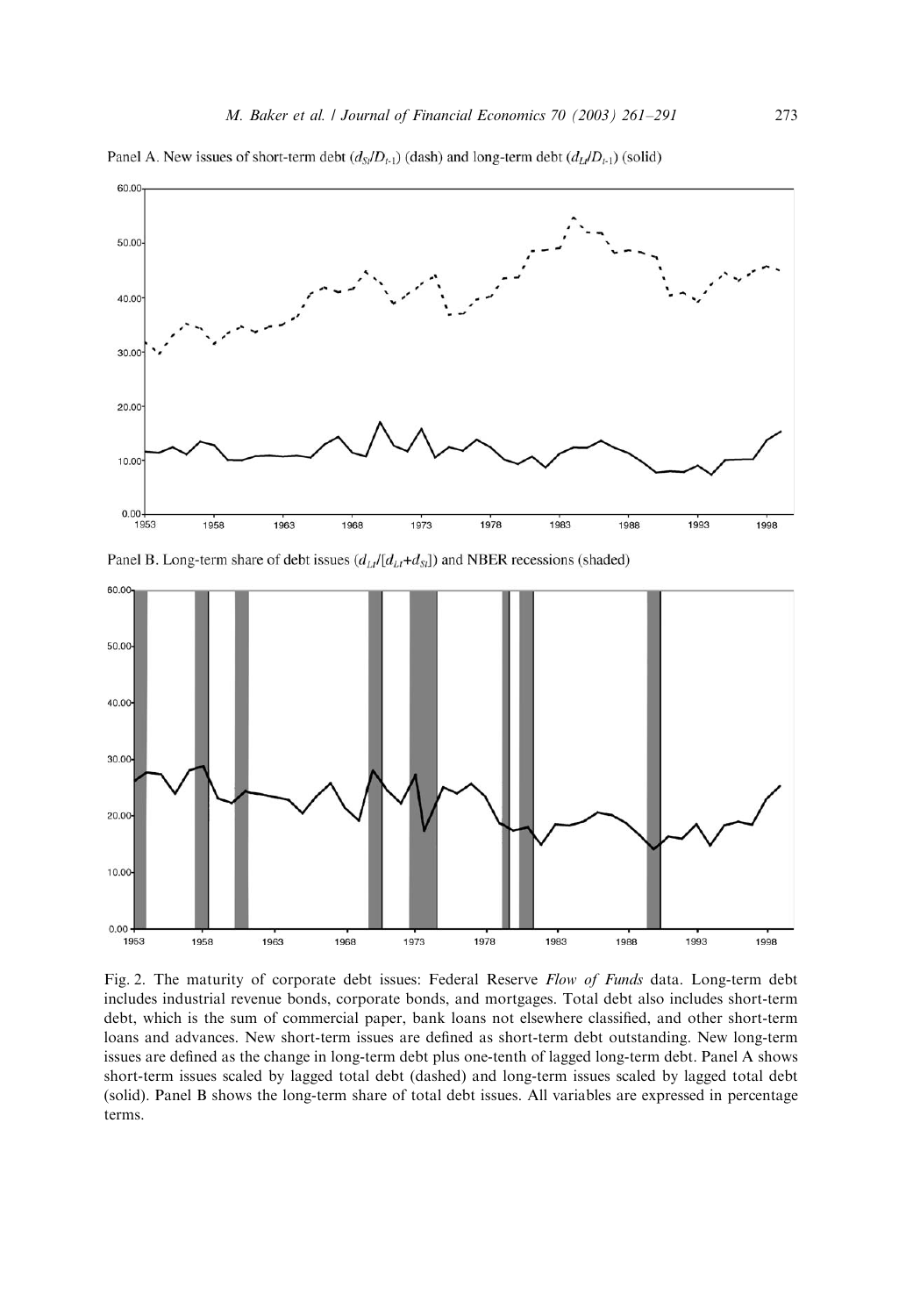logic suggests at least the possibility that when the long-term share does vary, the actual variation in maturity could be substantial.

Panel C also indicates NBER recessions as shaded areas, and reveals no visible business-cycle pattern in the long-term share. The average long-term share during recessions, broadly defined to include any calendar year that includes an NBER recession, was 22.5%, and the average during expansions was 21.4%. The difference is not statistically significant. The grand mean long-term share is 21.8%, and the figure shows that the most recent values are slightly above this average.

### 3.2. Market conditions and the maturity of debt issues

In Table 3 we examine how debt market conditions affect the maturity of corporate debt issues. Panel A includes all debt market conditions measures, even those that do not predict excess bond returns, so as to be consistent with earlier tables. The specification in the first row is

$$
\frac{d_{Lt}}{d_{Lt} + d_{St}} = a + b\pi_t + c(y_{GSt} - \pi_t) + d(y_{GLt} - y_{GSt}) + e(y_{CSt} - y_{GSt})
$$
  
+  $f((y_{CLt} - y_{GLt}) - (y_{CSt} - y_{GSt})) + u_t,$  (3)

where the inflation measure is expected inflation  $(\pi_{Et})$ . Panel B uses actual inflation. As before, we standardize the independent variables but not the dependent variable.

The long-term share is negatively related to inflation, the real interest rate, and the term spread, and insignificantly related to the credit spread and the credit term spread. Market conditions also explain a large fraction of the time series variation in maturity. Note that this pattern of coefficients corresponds *exactly* to the pattern of coefficients in bond return predictive regressions from Eq. (1). Variables that enter positively there enter negatively here; variables that are insignificant there are also insignificant here. A natural interpretation is that firms borrow long when debt market conditions suggest that the relative cost of long-term debt is low. We outline other interpretations in the discussion section.

One way to verify that the maturity of debt issues responds to the same variation in market conditions that governs the relative cost of long-term borrowing is by using the fitted excess return from Table 2 as the lone regressor. The second specification in each panel uses this fitted return to explain variation in the long-term share:

$$
\frac{d_{Lt}}{d_{Lt} + d_{St}} = a + g(\hat{R}_{GLt+3} - \hat{R}_{GSt+3}) + u_t.
$$
\n(4)

These regressions show more directly that the maturity of issues is sensitive to predictable variation in excess bond returns. Interestingly, the predicted excess bond return, by itself, explains nearly as much of the variation in the long-term share as do the five debt market variables when they are allowed to enter in an unrestricted way—in other words, the adjusted  $R^2$  falls by less than 0.03 from the first to the second specification.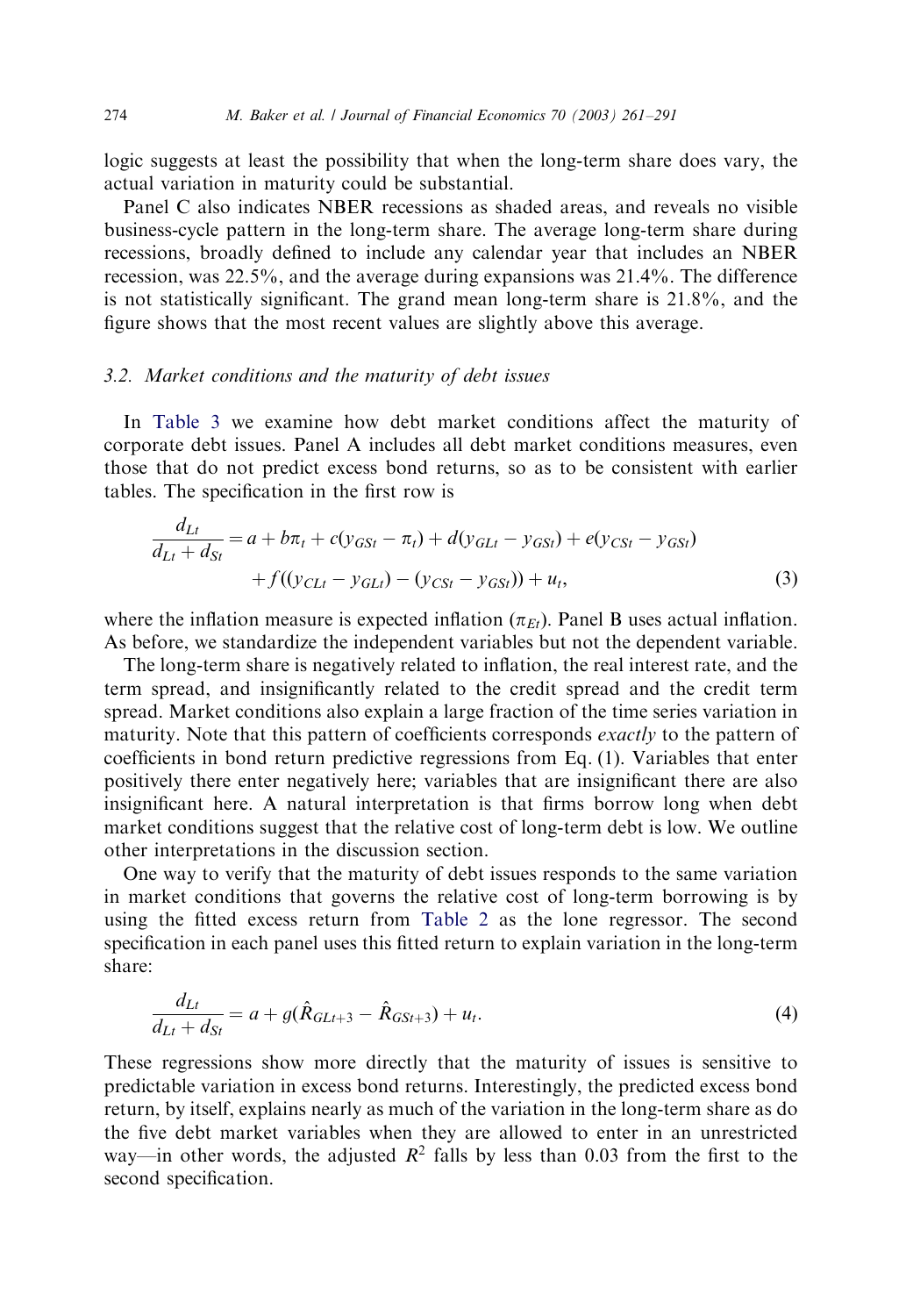Debt market conditions and the maturity of corporate debt issues, Federal Reserve Flow of Funds data

OLS regressions of the long-term share of total debt issues  $(d_L/[d_L + d_S])$  on inflation  $(\pi)$ , the real short-term rate  $(y_{GS} - \pi)$ , the term spread  $(y_{GL} - y_{GS})$ , the credit spread  $(y_{CS} - y_{GS})$ , and the credit term spread  $((y_{CL} - y_{GL}) - (y_{CS} - y_{GS}))$ . We also consider the predicted excess long-term government bond return from Table 2 as an independent variable.

$$
\frac{d_{Lt}}{d_{Lt}+d_{St}} = a + b\pi_t + c(y_{GSt} - \pi_t) + d(y_{GLt} - y_{GSt}) + e(y_{CSt} - y_{GSt}) + f((y_{CLt} - y_{GLt}) - (y_{CSt} - y_{GSt})) + g(\hat{R}_{GLt+3} - \hat{R}_{GSt+3}) + u_t.
$$

The long-term share is expressed in percentage terms and the independent variables are standardized to have unit variance. In Panel A, inflation is expected inflation ( $\pi_t = \pi_{Et}$ ). In Panel B, inflation is actual inflation ( $\pi_t = \pi_{At}$ ). t-statistics are heteroskedasticity robust and correct for time-series dependence up to three lags.

| $(\%)$                                                                                                                                                                                                | $\boldsymbol{N}$ | $\pi_t$ |     | $v_{GSt} - \pi_t$ |     |                  | $y_{GLt} - y_{GSt}$ |            | $y_{CSt} - y_{GSt}$ | $(y_{CLt} - y_{GLt}) - (y_{CSt} - y_{GSt})$ |           | $R_{GLt+3} - R_{GSt+3}$ |           | $R^2$        |
|-------------------------------------------------------------------------------------------------------------------------------------------------------------------------------------------------------|------------------|---------|-----|-------------------|-----|------------------|---------------------|------------|---------------------|---------------------------------------------|-----------|-------------------------|-----------|--------------|
|                                                                                                                                                                                                       |                  | b       | [t] | $\mathcal{C}$     | [t] | $\boldsymbol{d}$ | [t]                 | $\epsilon$ | [t]                 |                                             | [t]       | g                       | [t]       |              |
| Panel A: The long-term share of total debt issues $(\pi_t = \pi_{Ft})$<br>$d_{11}/[d_{11}+d_{51}]$ 47 -3.02 [-4.53] -2.68 [-4.62] -0.93 [-1.51]<br>$d_{Li}/[d_{Li} + d_{St}]$ 47                      |                  |         |     |                   |     |                  |                     | 0.00       | [0.00]              | $-0.46$                                     | $[-0.39]$ | $-2.42$                 | $[-5.95]$ | 0.45<br>0.37 |
| <b>Panel B:</b> The long-term share of total debt issues $(\pi_t = \pi_{At})$<br>$d_{14}/[d_{14}+d_{51}]$ 47 -3.45 [-4.37] -5.32 [-4.67] -1.30 [-3.09] -0.46 [-0.38]<br>$d_{Lt}/[d_{Lt} + d_{St}]$ 47 |                  |         |     |                   |     |                  |                     |            |                     | $-0.83$                                     | $[-0.71]$ | $-2.46$                 | $[-5.95]$ | 0.46<br>0.38 |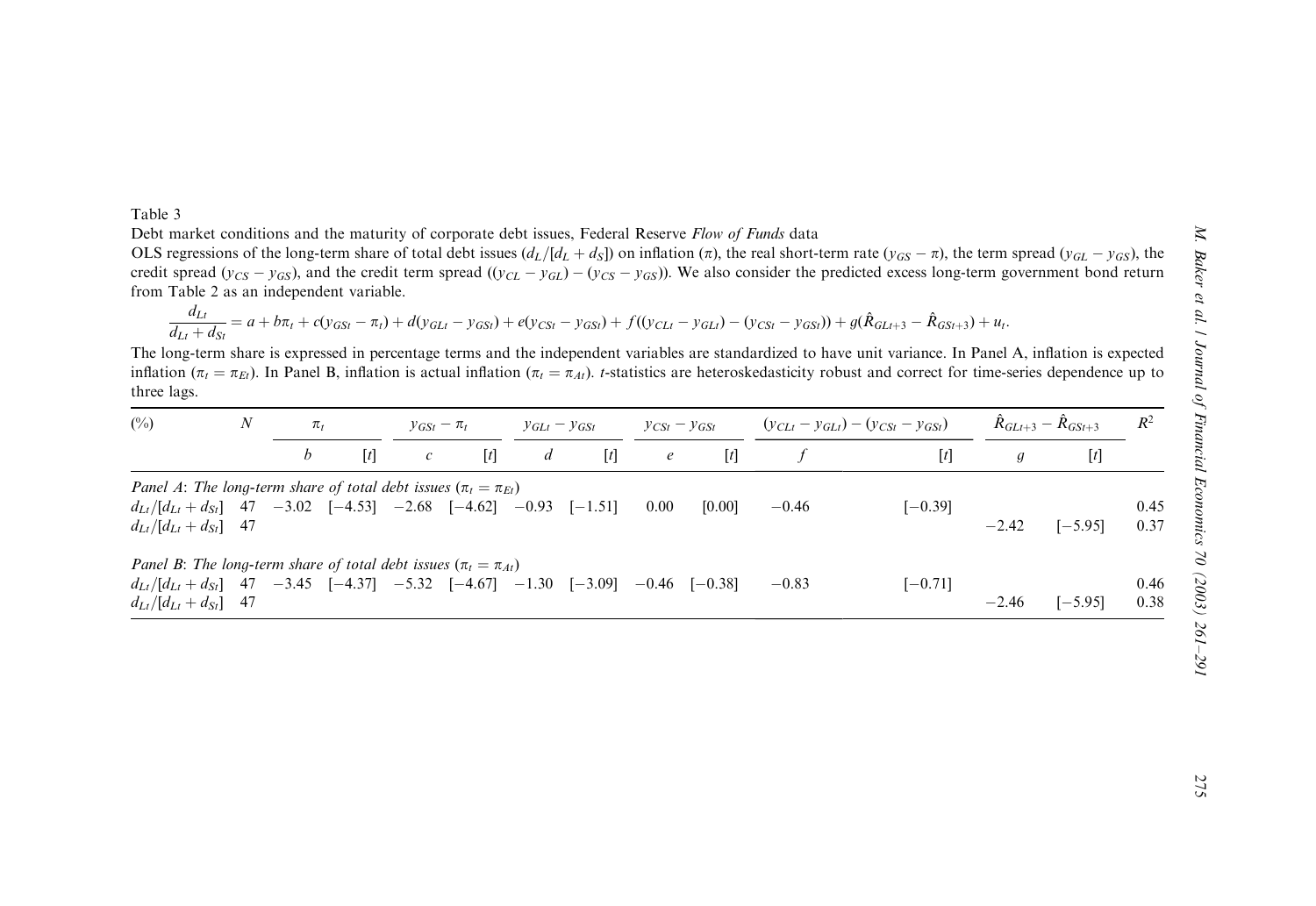# 3.3. Predicting excess bond returns from the maturity of debt issues

These results naturally raise the question of whether the maturity of debt issues itself predicts excess bond returns. [Fig. 3](#page-16-0) divides the Flow of Funds long-term share into quartiles and tabulates it against one-year-ahead and cumulative three-yearahead excess returns. The figure confirms that there is a negative univariate relationship between the long-term share and subsequent excess returns. The threeyear cumulative excess government bond returns that follow a bottom-quartile share average 21.8 percentage points, while the returns following a top-quartile share average  $-5.2$  percentage points. For corporate bond returns, the difference is 19.5 versus  $-4.9$ , and the relationship across quartiles is monotonic. Note that predicted excess returns switch signs.

Table 4 investigates this predictive power more formally. The first row of Panel A, for example, reports two specifications:

$$
r_{GLt+1} - r_{GSt+1} = a + b_1 \frac{d_{Lt}}{D_{t-1}} + b_2 \frac{d_{St}}{D_{t-1}} + u_t,
$$
\n(5a)

$$
r_{GLt+1} - r_{GSt+1} = a + b \frac{d_{Lt}}{d_{Lt} + d_{St}} + u_t.
$$
 (5b)

The results for Eq. (5a) indicate that long-term debt issues predict lower excess returns and short-term debt issues predict higher excess returns, as expected. While there appears to be useful information in both variables, the results for Eq. (5b) indicate that this information is effectively summarized in the long-term share in total debt issues. By itself, this variable is about as good a predictor as the combination of the levels  $-R^2$  is similar for Eqs. (5b) and (5a). The long-term share is generally successful at predicting the excess return in each of the next three years, and consequently is successful at predicting the cumulative three-year-ahead return.<sup>8</sup>

One might ask whether debt issue decisions embody any incremental information over the set of debt market conditions we have been analyzing. This would in fact be surprising, given that firms do not have inside information about the course of interest rates, but they could also be responding to other public information besides the market conditions we consider. In the left columns of Table 5, we regress excess bond returns on debt issues and the predicted value of returns based on market conditions. For example, the regression in Column 2

<sup>&</sup>lt;sup>8</sup>Whether the small-sample bias analyzed by [Stambaugh \(1999\)](#page-30-0) affects these estimates is not obvious a priori. The long-term share is indeed highly autocorrelated, but there is no mechanical reason why its innovations would be correlated with innovations in excess bond returns. In fact, we find they are not correlated, so the correction suggested by Stambaugh does not materially affect the least-squares estimates. For one-year-ahead excess government returns, for example, the bias-corrected coefficient is  $-3.14$  (unreported) compared to the least-squares coefficient of  $-3.18$ .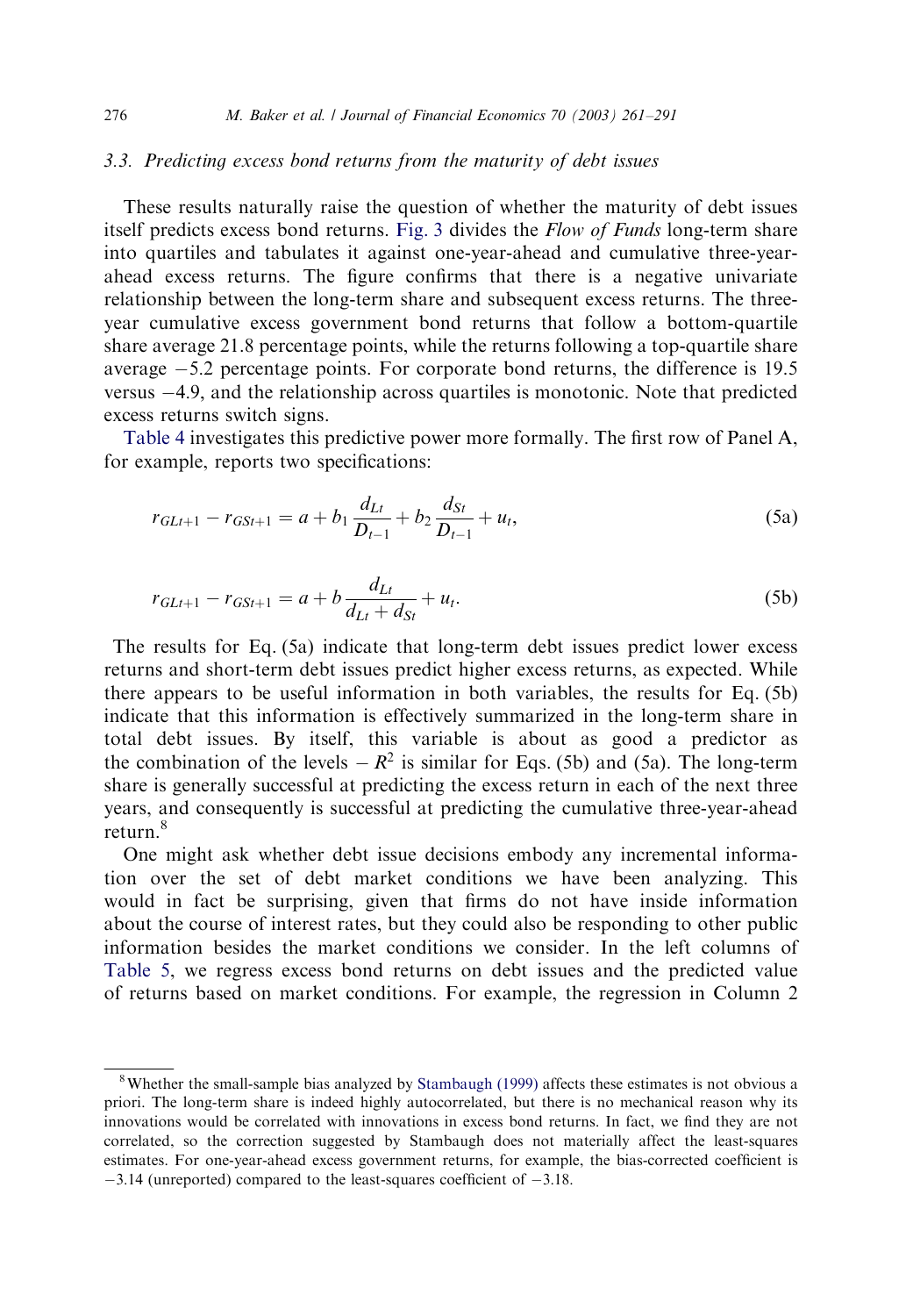<span id="page-16-0"></span>

Panel B. Excess corporate bond returns (one-year-ahead returns - solid, cumulative three-year returns - hatch)



Prior-year long-term share quartile

Fig. 3. The maturity of corporate debt issues and subsequent excess bond returns: Flow of Funds data. Excess government bond returns as predicted by the historical quartile of the prior year long-term share of total debt issues. Data on the maturity of corporate debt issues come from the Federal Reserve Flow of Funds. Panel A shows excess government bond returns. Panel B shows excess corporate bond returns. Excess bond returns are calculated for one-year-ahead (solid) and cumulative three-year-ahead (hatch) periods.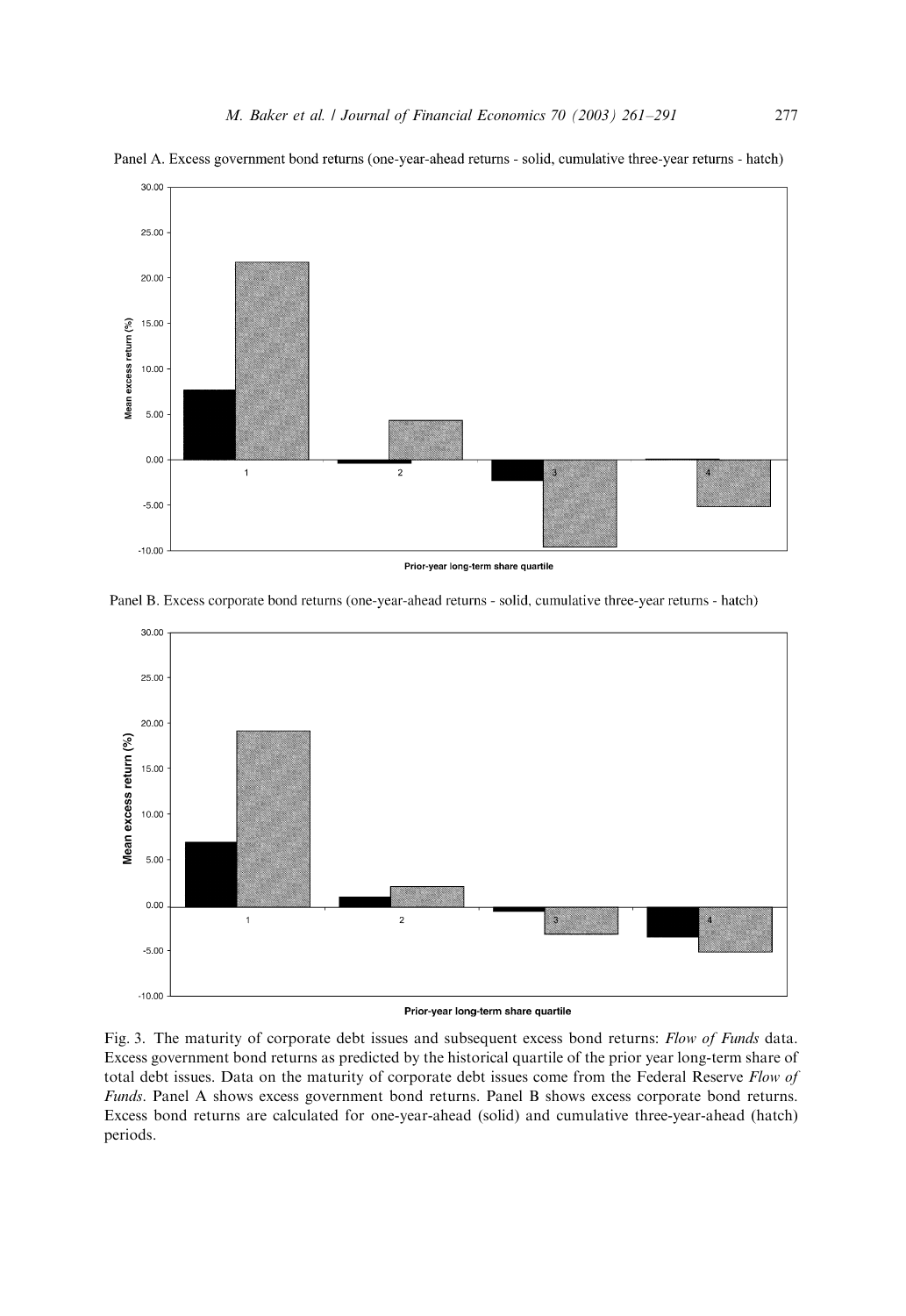The maturity of corporate debt issues and excess bond returns, Federal Reserve Flow of Funds data OLS regressions predicting excess bond returns using the maturity of corporate debt issues [X]. The specification for predicting one-year-ahead excess government bond returns, for example, is

$$
r_{GLt+1}-r_{GSt+1}=a+\mathbf{b}'\mathbf{X}_{t}+u_{t+1}.
$$

Excess bond returns are expressed in percentage terms. The independent variables are standardized to have unit variance. In Panel A, the dependent variable is the excess return on long-term government bonds over Treasury bills. In Panel B, the dependent variable is the excess return of corporate bonds over commercial paper. We predict one-year-ahead, two-year-ahead, and three-year-ahead returns  $(r)$ , and cumulative three-year-ahead returns  $(R)$ . We measure changes in the maturity structure as new issues of long-term debt  $(d_L/D_{t-1})$  controlling for new issues of short-term debt  $(d_S/D_{t-1})$  and as the longterm share of total new issues  $\left(\frac{d_L}{d_L} + \frac{d_S}{d_S}\right)$ . t-statistics are heteroskedasticity robust and correct for timeseries dependence up to three lags. The F-test reports the joint significance level of  $(d_L/D_{t-1})$  and  $(d_S/D_{t-1})$ .

|                                         |    | $d_{Lt}/D_{t-1}$ |           |      | $d_{St}/D_{t-1}$      |        |       |                  | $d_{Lt}/[d_{Lt} + d_{St}]$ |           |      |
|-----------------------------------------|----|------------------|-----------|------|-----------------------|--------|-------|------------------|----------------------------|-----------|------|
| $(\%)$                                  | N  | b <sub>1</sub>   | [t]       |      | [t]<br>b <sub>2</sub> |        | $R^2$ | $\boldsymbol{N}$ | $\boldsymbol{h}$           | [t]       |      |
| Panel A: Excess government bond returns |    |                  |           |      |                       |        |       |                  |                            |           |      |
| $r_{GLt+1} - r_{GSt+1}$                 | 47 | $-1.83$          | $[-1.29]$ | 2.82 | [2.60]                | [0.01] | 0.11  | 47               | $-3.18$                    | $[-2.99]$ | 0.10 |
| $r_{GLt+2} - r_{GSt+2}$                 | 46 | $-1.62$          | $[-1.52]$ | 2.89 | [2.97]                | [0.01] | 0.11  | 46               | $-3.06$                    | $[-2.78]$ | 0.09 |
| $r_{GLt+3} - r_{GSt+3}$                 | 45 | $-2.65$          | $[-1.97]$ | 3.26 | [3.21]                | [0.00] | 0.17  | 45               | $-4.07$                    | $[-3.15]$ | 0.15 |
| $R_{GLt+3} - R_{GSt+3}$                 | 45 | $-6.47$          | $[-2.91]$ | 8.86 | [3.98]                | [0.00] | 0.43  | 45               | $-10.47$                   | $[-4.90]$ | 0.39 |
| Panel B: Excess corporate bond returns  |    |                  |           |      |                       |        |       |                  |                            |           |      |
| $r_{GLt+1} - r_{GSt+1}$                 | 47 | $-2.32$          | $[-2.13]$ | 2.59 | [2.31]                | [0.00] | 0.13  | 47               | $-3.31$                    | $[-3.93]$ | 0.12 |
| $r_{GLt+2} - r_{GSt+2}$                 | 46 | $-1.79$          | $[-1.60]$ | 2.74 | [2.96]                | [0.01] | 0.12  | 46               | $-3.10$                    | $[-2.83]$ | 0.10 |
| $r_{GLt+3} - r_{GSt+3}$                 | 45 | $-2.31$          | $[-1.65]$ | 3.00 | [2.76]                | [0.02] | 0.15  | 45               | $-3.65$                    | $[-2.68]$ | 0.14 |
| $R_{GLt+3} - R_{GSt+3}$                 | 45 | $-6.40$          | $[-3.35]$ | 8.43 | [3.55]                | [0.00] | 0.41  | 45               | $-10.08$                   | $[-4.71]$ | 0.36 |

of Panel A is

$$
r_{GLt+1} - r_{GSt+1} = a + b \frac{d_{Lt}}{d_{Lt} + d_{St}} + c(\hat{R}_{GLt+k} - \hat{R}_{GS+k}) + u_{t+1}.
$$
 (6)

For one-year-ahead excess returns, debt issue maturity does not add much to the predictability based on market conditions. In Panel A for example, the long-term share is insignificant and the regression has an  $R^2$  of 0.26 in Column 2. Column 1 shows that without the long-term share, market conditions alone provide an  $R^2$  of 0.25. There is some evidence of incremental predictive power for three-year cumulative returns.

Most bond market research focuses exclusively on the term spread, so one may be interested to know whether the long-term share adds predictive power to this variable alone. The right columns of Table 5 indicate that the long-term share does indeed add significant predictive power to the term spread, even at the one-year horizon. The important insight from these results is not whether the predictive power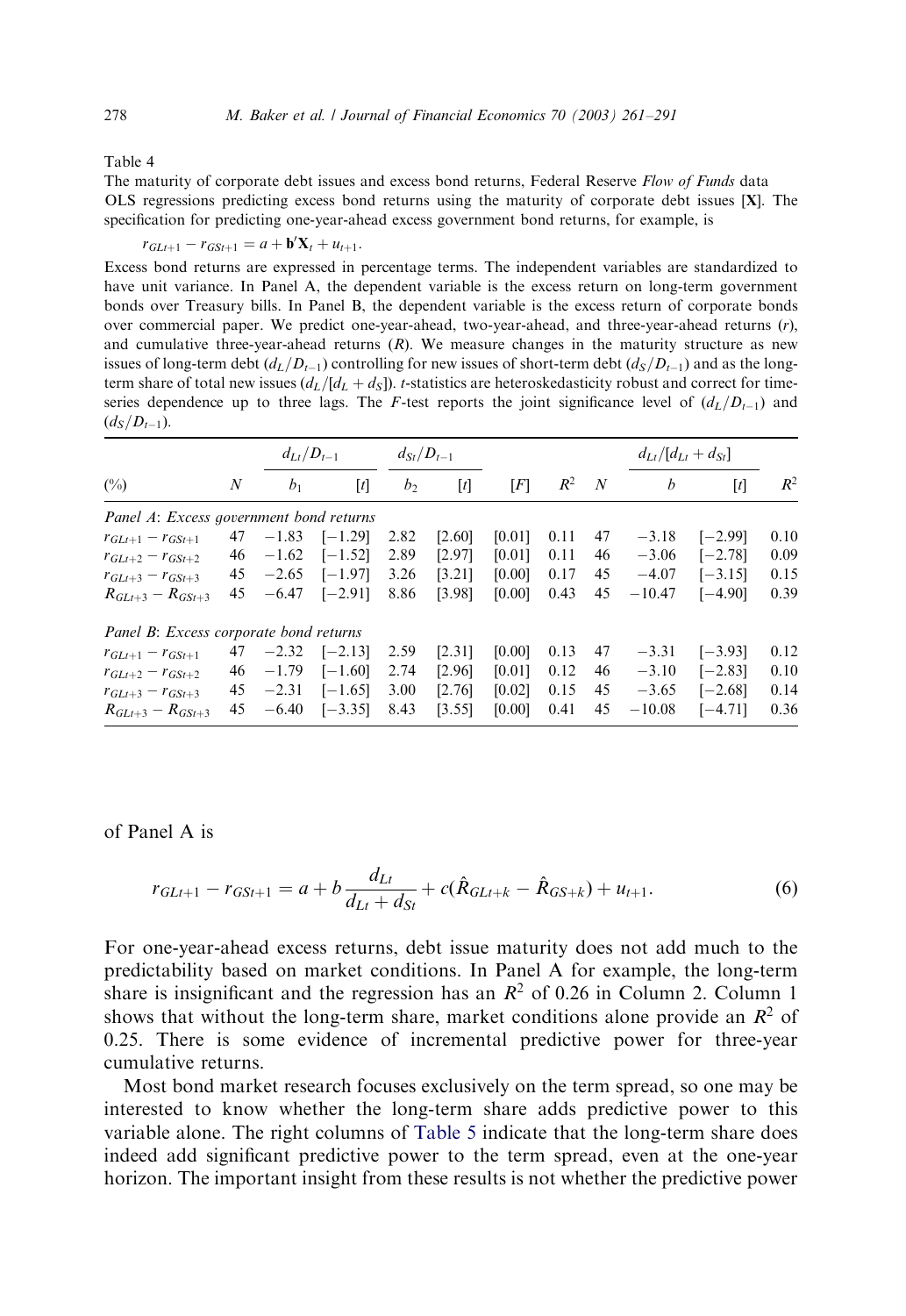The maturity of corporate debt issues, debt market conditions, and excess bond returns, Federal Reserve Flow of Funds data

OLS regressions predicting excess bond returns using the long-term share of total debt issues and debt market conditions. The general specification for predicting one-year-ahead excess government bond returns, for example, is

$$
r_{GLt+1} - r_{GSt+1} = a + b \frac{d_{Lt}}{d_{Lt} + d_{St}} + c(\hat{R}_{Lt+1} - \hat{R}_{St+1}) + d(y_{GLt} - y_{GSt}) + u_{t+1}.
$$

Excess bond returns are expressed in percentage terms. The independent variables are standardized to have unit variance. In Panel A, the dependent variable is the excess return on long-term government bonds over Treasury bills. In Panel B, the dependent variable is the excess return of corporate bonds over commercial paper. We predict one-year-ahead and cumulative three-year-ahead returns. We control for debt market conditions in two ways. In the first four columns, we include the predicted excess long-term government bond return from Table 2. In the second four columns, we include the term spread. t-statistics in brackets are heteroskedasticity robust and correct for time-series dependence up to three lags.

|                                         |               |           | Increment over forecast return |           |               |           | Increment over term spread |           |
|-----------------------------------------|---------------|-----------|--------------------------------|-----------|---------------|-----------|----------------------------|-----------|
|                                         | 1-year return |           | Cum. 3-year return             |           | 1-year return |           | Cum. 3-year return         |           |
|                                         | (1)           | (2)       | (3)                            | (4)       | (5)           | (6)       | (7)                        | (8)       |
| Panel A: Excess government bond returns |               |           |                                |           |               |           |                            |           |
| $d_{Lt}/[d_{Lt} + d_{St}]$              |               | $-0.94$   |                                | $-6.12$   |               | $-2.84$   |                            | $-10.11$  |
|                                         |               | $[-0.77]$ |                                | $[-2.52]$ |               | $[-3.52]$ |                            | $[-4.90]$ |
| $\hat{R}_{GLt+k} - \hat{R}_{GSt+k}$     | 5.14          | 4.70      | 10.70                          | 6.92      |               |           |                            |           |
|                                         | [5.52]        | [3.95]    | [6.64]                         | [3.65]    |               |           |                            |           |
| $y_{GLt} - y_{GSt}$                     |               |           |                                |           | 3.60          | 3.36      | 4.18                       | 3.32      |
|                                         |               |           |                                |           | [4.73]        | [3.70]    | [1.83]                     | [2.08]    |
| $\cal N$                                | 47            | 47        | 45                             | 45        | 47            | 47        | 45                         | 45        |
| $R^2$                                   | 0.25          | 0.26      | 0.41                           | 0.49      | 0.15          | 0.23      | 0.08                       | 0.43      |
| Panel B: Excess corporate bond returns  |               |           |                                |           |               |           |                            |           |
| $d_{Lt}/[d_{Lt} + d_{St}]$              |               | $-1.14$   |                                | $-5.66$   |               | $-2.94$   |                            | $-9.77$   |
|                                         |               | $[-1.08]$ |                                | $[-2.65]$ |               | $[-5.19]$ |                            | $[-4.60]$ |
| $\hat{R}_{CLt+k} - \hat{R}_{CSt+k}$     | 5.30          | 4.79      | 10.58                          | 7.13      |               |           |                            |           |
|                                         | [5.27]        | [3.34]    | [6.15]                         | [3.26]    |               |           |                            |           |
| $y_{GLt} - y_{GSt}$                     |               |           |                                |           | 3.82          | 3.57      | 3.68                       | 2.85      |
|                                         |               |           |                                |           | [4.09]        | [3.11]    | [1.66]                     | [1.59]    |
| $\boldsymbol{N}$                        | 47            | 47        | 45                             | 45        | 47            | 47        | 45                         | 45        |
| $R^2$                                   | 0.30          | 0.31      | 0.41                           | 0.48      | 0.19          | 0.29      | 0.06                       | 0.40      |

of the long-term share is greater than that of any other variable, but that its predictive ability appears to reflect its connection to market conditions.

### 3.4. Robustness of the Flow of Funds results

In Table 6 we examine several robustness issues. For reference, the first row repeats the baseline predictability results from Table 4. The next two rows address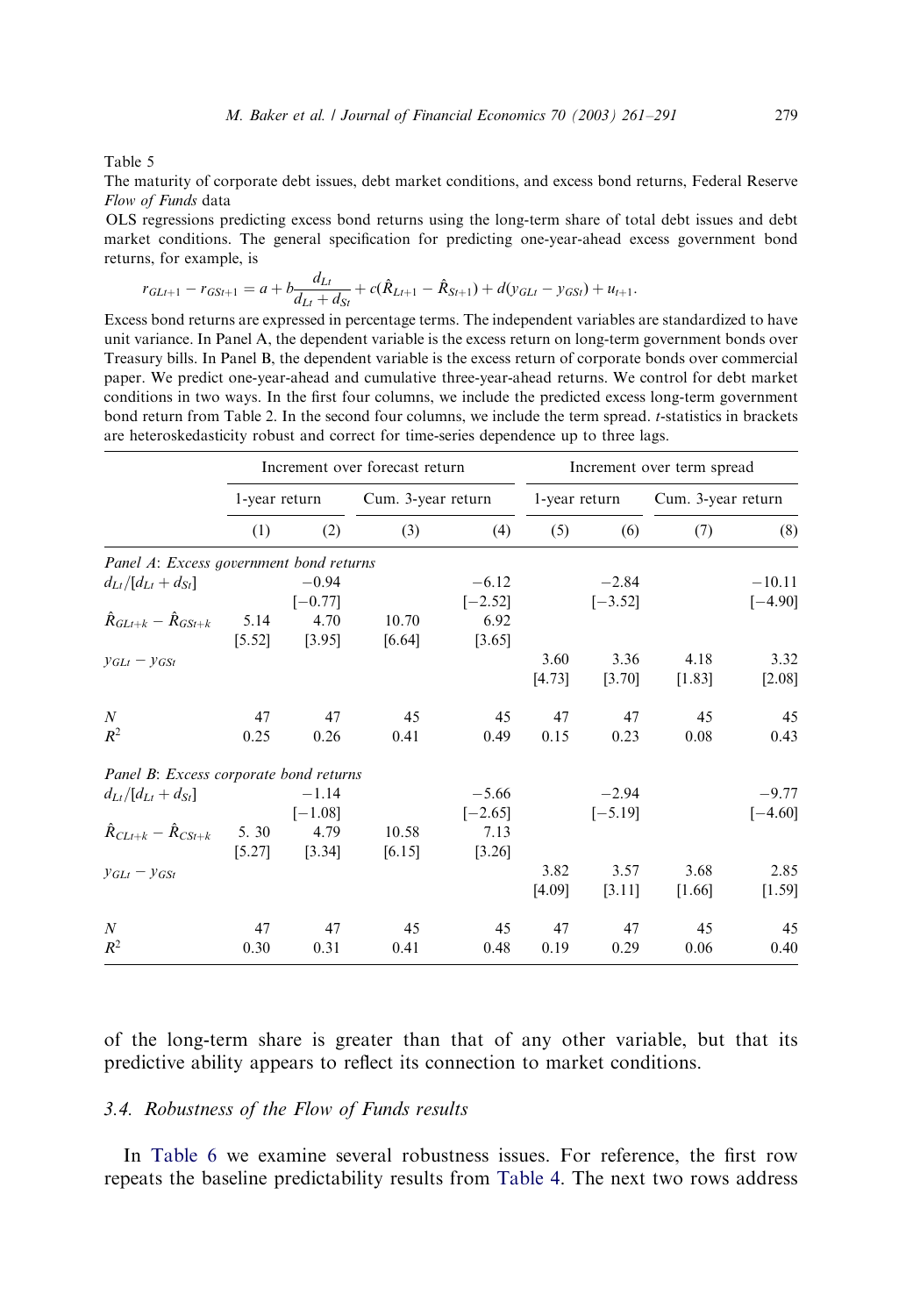Robustness tests, Federal Reserve Flow of Funds data

OLS regressions predicting excess bond returns using the long-term share of total debt issues. The specification for predicting one-year-ahead excess government bond returns, for example, is

$$
r_{GLt+1} - r_{GSt+1} = a + b \frac{d_{Lt}}{d_{Lt} + d_{St}} + u_{t+1}.
$$

Excess bond returns are expressed in percentage terms. The independent variable is standardized to have unit variance. In Panel A, the dependent variable is the excess return on long-term government bonds. In Panel B, the dependent variable is the excess return of corporate bonds over commercial paper. We examine aspects of robustness by (1) adjusting for floating rate and callable long-term debt, (2) varying the sample period, and  $(3)$  varying the assumed retirement rate of long-term debt. *t*-statistics are heteroskedasticity robust and correct for time-series dependence up to three lags. The F-test reports the joint significance level of  $(d_L/D_{t-1})$  and  $(d_S/D_{t-1})$ .

| Adjustment                              |                            |                  | 1-year return |       |                  | Cum. 3-year return |                            |       |  |  |  |  |
|-----------------------------------------|----------------------------|------------------|---------------|-------|------------------|--------------------|----------------------------|-------|--|--|--|--|
|                                         | $d_{Lt}/[d_{Lt} + d_{St}]$ |                  |               |       |                  |                    | $d_{Lt}/[d_{Lt} + d_{St}]$ |       |  |  |  |  |
|                                         | $\boldsymbol{N}$           | $\boldsymbol{h}$ | [t]           | $R^2$ | $\boldsymbol{N}$ | $\boldsymbol{b}$   | [t]                        | $R^2$ |  |  |  |  |
| Panel A: Excess government bond returns |                            |                  |               |       |                  |                    |                            |       |  |  |  |  |
| Unadjusted                              | 47                         | $-3.18$          | $[-2.99]$     | 0.10  | 45               | $-10.47$           | $[-4.90]$                  | 0.39  |  |  |  |  |
| Float adjusted                          | 47                         | $-3.63$          | $[-3.34]$     | 0.12  | 45               | $-10.96$           | $[-5.24]$                  | 0.43  |  |  |  |  |
| Call adjusted                           | 47                         | $-2.86$          | $[-2.83]$     | 0.08  | 45               | $-10.41$           | $[-5.28]$                  | 0.36  |  |  |  |  |
| 1954-1976                               | 23                         | $-0.72$          | $[-0.40]$     | 0.01  | 23               | $-1.15$            | $[-0.37]$                  | 0.01  |  |  |  |  |
| 1977-2000                               | 24                         | $-5.32$          | $[-2.16]$     | 0.11  | 22               | $-21.24$           | $[-8.05]$                  | 0.61  |  |  |  |  |
| Retirement rate = $1/5$                 | 47                         | $-3.30$          | $[-3.41]$     | 0.10  | 45               | $-10.72$           | $[-4.64]$                  | 0.41  |  |  |  |  |
| Retirement rate = $1/20$                | 47                         | $-2.93$          | $[-2.43]$     | 0.08  | 45               | $-9.80$            | $[-4.61]$                  | 0.33  |  |  |  |  |
| Panel B: Excess corporate bond returns  |                            |                  |               |       |                  |                    |                            |       |  |  |  |  |
| Unadjusted                              | 47                         | $-3.31$          | $[-3.93]$     | 0.12  | 45               | $-10.08$           | $[-4.71]$                  | 0.36  |  |  |  |  |
| Float adjusted                          | 47                         | $-3.61$          | $[-4.50]$     | 0.14  | 45               | $-10.55$           | $[-4.84]$                  | 0.40  |  |  |  |  |
| Call adjusted                           | 47                         | $-2.97$          | $[-3.09]$     | 0.10  | 45               | $-10.33$           | $[-5.40]$                  | 0.36  |  |  |  |  |
| 1954-1976                               | 23                         | $-1.83$          | $[-1.04]$     | 0.03  | 23               | $-2.99$            | $[-0.91]$                  | 0.04  |  |  |  |  |
| 1977-2000                               | 24                         | $-5.87$          | $[-3.64]$     | 0.17  | 22               | $-21.59$           | $[-7.79]$                  | 0.62  |  |  |  |  |
| Retirement rate $= 1/5$                 | 47                         | $-3.33$          | $[-3.80]$     | 0.12  | 45               | $-10.23$           | $[-4.28]$                  | 0.38  |  |  |  |  |
| Retirement rate = $1/20$                | 47                         | $-3.13$          | $[-3.50]$     | 0.11  | 45               | $-9.52$            | $[-4.65]$                  | 0.32  |  |  |  |  |

the lack of information on floating rate and call provisions. Using Compustat, we construct a short time series (1976 through 1999) of the fraction of long-term debt outstanding that is tied to a floating interest rate. We also construct a short time series (1976 through 2000) of the fraction of long-term debt issues with call provisions using data from the Securities Data Corporation. The Flow of Funds longterm share is uncorrelated with the fraction of long-term debt linked to the prime rate and has a correlation of  $-0.49$  with the fraction of callable debt. In other words, when firms issue a relatively high share of short-term debt, the long-term debt that they issue is more likely to be callable—more like short-term debt in terms of its effective cost—than is normally the case. Also interesting and consistent with the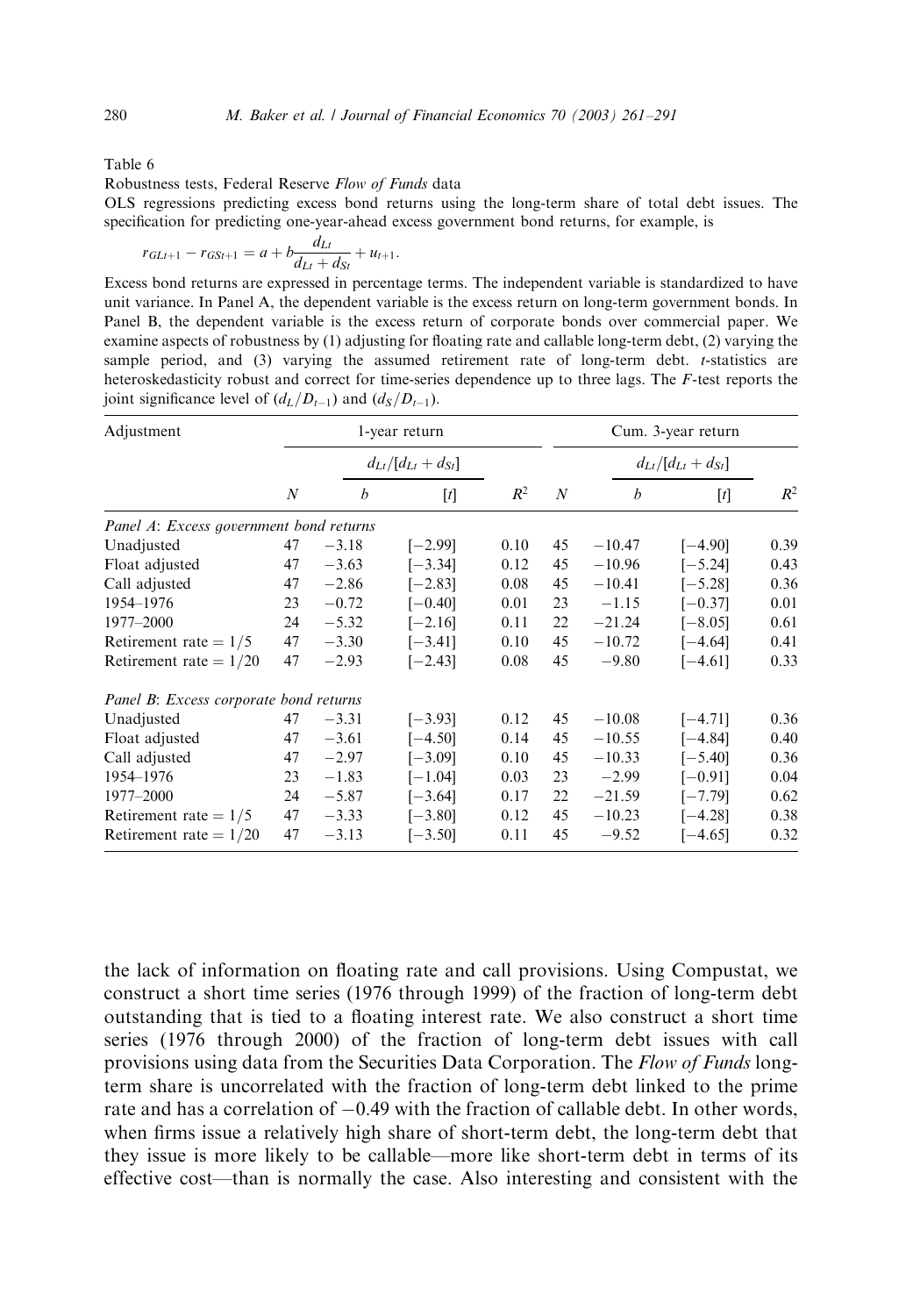message of Table 4, the fraction of long-term debt linked to prime, which has the same cost characteristics as straight short-term debt, is itself positively correlated with future bond returns (unreported).

As mentioned before, the forecasting power of the long-term share is likely to be particularly diminished by counting long-term floating rate debt alongside long-term fixed rate debt; issuing floating rate debt suggests an expectation that the relative cost of long-term debt is high, not low. Using these series, we make an adjustment to remove long-term callable issues from all debt issues and reclassify long-term debt linked to prime as effectively short-term. These adjustments do not make much difference.

The next two rows examine the stability of the relationships over time. We split the sample into halves (1954–1976, 1977–2000). The long-term share is significant and large within the later half but not the earlier half. Note that the earlier half also corresponds to much lower volatility in inflation, the term spread, and excess bond returns (see [Fig. 1](#page-6-0)), so there may not be enough predictable variation in excess returns in this period to induce informative adjustments in debt maturity. Consistent with this explanation, the predictive power of the term spread is similarly unstable. A univariate predictive regression using the term spread has an  $R^2$  of only 0.01 for oneyear returns or three-year cumulative returns in the earlier half of the sample, and for three-year cumulative returns the coefficient is actually negative.<sup>9</sup> One potential interpretation is that, only to the extent that market conditions are informative about future excess returns, the maturity of debt issues responds in proportion.

The last two rows examine our assumption that one-tenth of long-term debt is retired each year. Alternative assumptions that the retirement rate is instead one-fifth or one-twentieth give similar results. Finally, we have examined the effect of removing individual years of data, and found that no single year of data drives the results.

# 4. Debt issue maturity and the relative cost of long-term debt: Compustat sample

In this section we explore a second data source for corporate debt issues. We generate time series from aggregations of Compustat firm-level data. To the extent that the basic results line up with the Flow of Funds results, they reinforce our previous robustness tests. Also, by varying the set of firms included in the aggregations, we can examine whether there are any revealing cross-sectional differences.

### 4.1. Compustat debt issues data

We calculate aggregate debt issues for various subsets of Compustat firms between 1976 and 1999. While Compustat has some coverage back to 1954, the early data unfortunately cannot be used because only a small percentage of firm-years contain

<sup>&</sup>lt;sup>9</sup> Scatterplots that illustrate these features are available upon request.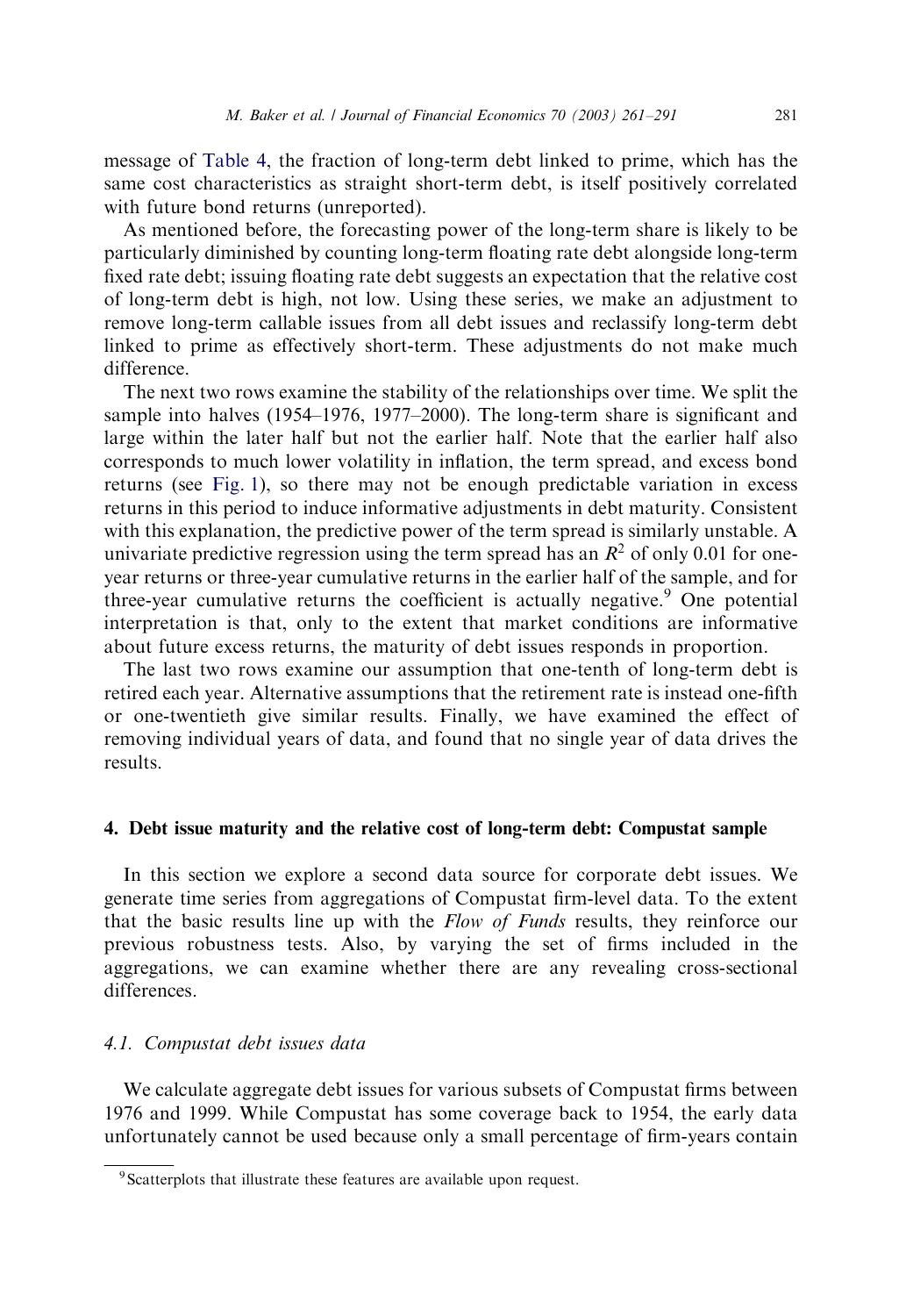the required data.<sup>10</sup> Thus the primary disadvantage of Compustat vis- $\hat{a}$ -vis Flow of Funds is its shorter coverage.

We define Compustat short-term debt issues as notes payable (Item 206). Compustat long-term debt issues are the change in the level of long-term debt (Item 9) plus debt due in one year (Item 44). To be included in the aggregations, a Compustat firm-year observation must have nonmissing debt data in both year t and  $t - 1$ . We then sum short- and long-term debt issues across firms and construct the long-term share  $(d_{Lt}/[d_{Lt} + d_{St}])$  as before. In 1976, the first year of our sample, the aggregations include up to 6,084 security identifiers (CUSIPs), and this upper limit grows steadily to a peak of 10,345 in 1996, then declines to 9,930 in 1999.

Over the 1976–1999 period for which they overlap, the Compustat series long-term share is generally higher than the *Flow of Funds* series, possibly because Compustat firms have better access to long-term debt markets than does the average firm. At an annual frequency the two series have a correlation of  $0.50$ .<sup>11</sup>

### 4.2. Issue maturity, the term spread, and bond return predictability: Compustat splits

With only 25 data points in the Compustat long-term share series, we are limited to studying univariate relationships in Table 7. Panel A reports the relationship between the Compustat share and the term spread. Panel B reports the predictive power of the long-term share for one-year-ahead excess government bond returns. The first row in each panel reports results for the long-term share calculated by aggregating across all Compustat firms with usable data. The basic results echo the Flow of Funds results: Compustat firms send to favor long-term debt when the term spread is low and when future excess bond returns are low.<sup>12</sup>

The advantage of Compustat data is that it allows us to construct the long-term share on specific cross-sectional dimensions. What type of firm is more likely to make debt maturity decisions based on market conditions? One plausible source of cross-sectional variation is differences in access to the maturity spectrum. Small, young firms of low credit quality may be simply unable to issue long-term debt, while

 $10$  Specifically, the percentage of firms covered by Compustat with nonmissing debt issues data starts at about 25% in 1955 and does not level out at around 90% until 1976. This alone would not cause a bias, but there is a pronounced tendency for the nonmissing observations to take on zero values. In 1960, for instance, only four of the 86 firms with nonmissing debt issues data actually have nonzero notes payable; the other 82 are zero. The percentage of firms with nonmissing and nonzero notes payable increases steadily throughout the early years of the sample. Our best explanation for these patterns is that in early balance sheet data, it is very common for notes payable and the current portion of long-term debt to be combined. Compustat breaks down these values separately (which we require) only when it can confidently do so. Most commonly, in the early years, this happens when the reported total is zero. When the total is zero, Compustat can correctly infer that both of the components are zero. This explains why the nonmissing observations on notes payable are mostly zero in the early data. As balance sheets have become more detailed over time, this problem has been attenuated.<br> $^{11}$ A figure comparing the *Flow of Funds* and *Compustat* time series is available upon request.

<sup>&</sup>lt;sup>12</sup>In unreported results, we also find that the Compustat long-term share does not have incremental predictive power over the term spread at the one-year horizon. This differs from our conclusion using Flow of Funds data.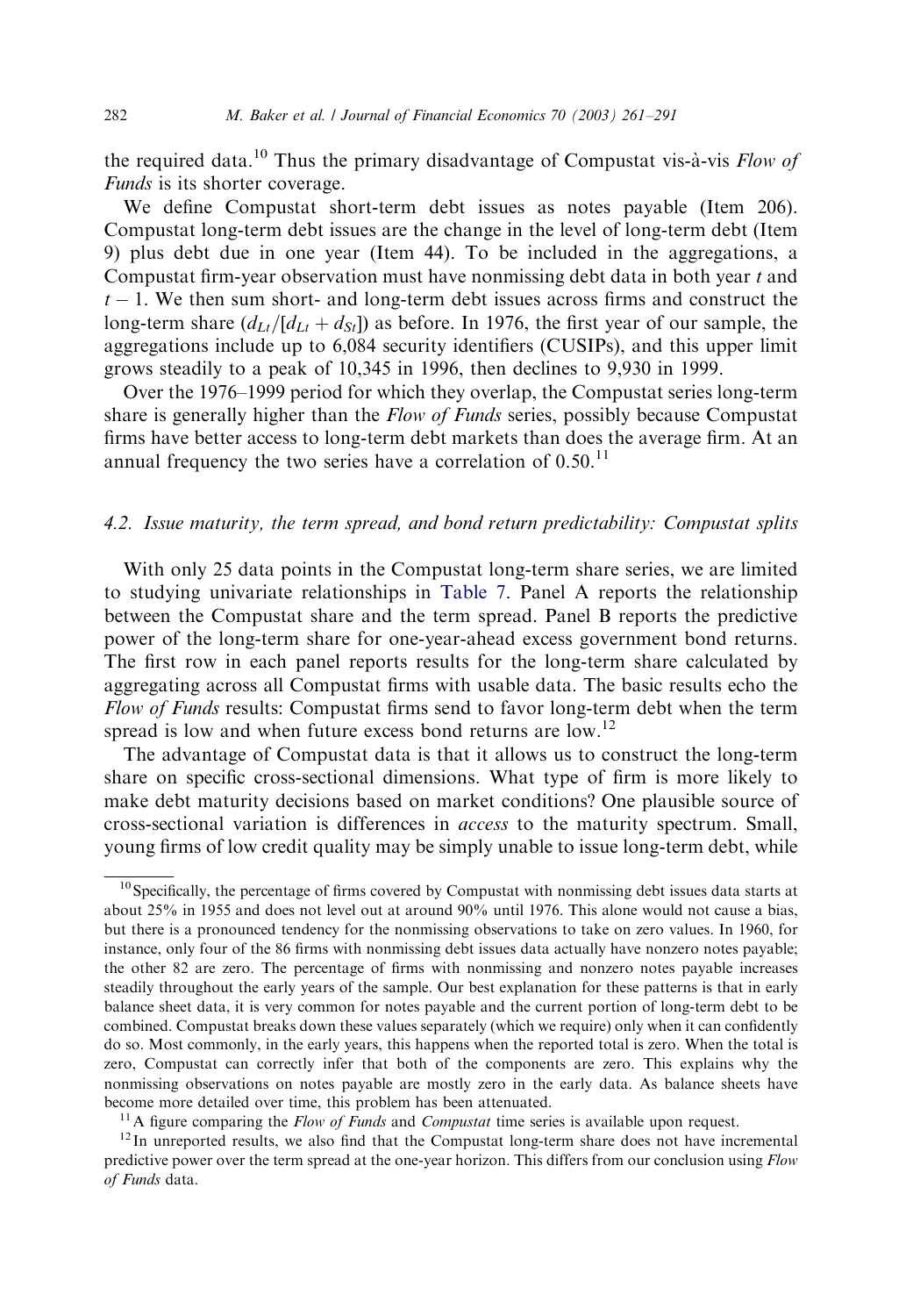The maturity of corporate debt issues, the term spread, and excess bond returns, Compustat data Panel A shows OLS regressions explaining the Compustat long-term share in total debt issues with the term spread. Panel B shows OLS regressions predicting one-year-ahead excess government bond returns using the Compustat long-term share in total debt issues.

$$
\text{ Panel A}: \frac{d_{Lt}}{d_{Lt} + d_{St}} = a + b(y_{GLt} - y_{GSt}) + u_t, \quad \text{Panel B}: r_{GLt+1} - r_{GSt+1} = a + b \frac{d_{Lt}}{d_{Lt} + d_{St}} + u_{t+1},
$$

Excess bond returns are expressed in percentage terms. The independent variables are standardized to have unit variance. Debt issues data are firm-by-firm aggregations from Compustat. The firms included in each aggregation are determined as follows: old firms are those that have Compustat data going back more than five years; high credit quality firms have an investment grade rating from S&P in Compustat (note this is a current, not historical debt rating); high market capitalization firms are those that fall above the NYSE median (breakpoints provided by Ken French); dividend payers pay nonzero common dividends (Item 21). t-statistics are heteroskedasticity robust and correct for time-series dependence up to three lags.

Panel A: Compustat long-term share on the term spread

|                                                                                                        |             | $y_{GLt} - y_{GSt}$      |                                                                          | $y_{GLt} - y_{GSt}$ |                          |       |  |
|--------------------------------------------------------------------------------------------------------|-------------|--------------------------|--------------------------------------------------------------------------|---------------------|--------------------------|-------|--|
|                                                                                                        | $N \quad b$ | $\lceil t \rceil$ $R^2$  |                                                                          | $N \quad b$         | [t]                      | $R^2$ |  |
| All firms                                                                                              |             | $25 - 2.91$ [-4.59] 0.29 |                                                                          |                     |                          |       |  |
| Old firms $($ > 5 years)                                                                               |             |                          | $25 -4.02$ [-4.16] 0.26 Young firms ( $\le 5$ years) 25 0.52 [0.51] 0.01 |                     |                          |       |  |
| High credit quality                                                                                    |             |                          | $25 - 2.90$ [-4.84] 0.28 Low credit quality $25 - 2.51$ [-2.55] 0.15     |                     |                          |       |  |
| High market capitalization $25 - 4.06$ [-4.23] 0.25 Low market capitalization $25 - 1.31$ [-2.33] 0.13 |             |                          |                                                                          |                     |                          |       |  |
| Dividend payers                                                                                        |             |                          | $25 - 2.77$ [-3.71] 0.21 Nonpayers                                       |                     | $25 - 4.51$ [-2.50] 0.12 |       |  |

|  |  | Panel B: One-year-ahead excess government bond returns on the Compustat long-term share |  |  |  |
|--|--|-----------------------------------------------------------------------------------------|--|--|--|
|--|--|-----------------------------------------------------------------------------------------|--|--|--|

|                                                                                       | $d_{Lt}/[d_{Lt} + d_{St}]$ |                           |       |                                                             | $d_{Lt}/[d_{Lt} + d_{St}]$ |                          |       |
|---------------------------------------------------------------------------------------|----------------------------|---------------------------|-------|-------------------------------------------------------------|----------------------------|--------------------------|-------|
|                                                                                       | $N \quad b$                | [t]                       | $R^2$ |                                                             | $N \quad b$                |                          | $R^2$ |
| All firms                                                                             |                            | $24 - 10.98$ [-2.57] 0.13 |       |                                                             |                            |                          |       |
| Old firms $($ > 5 years)                                                              |                            |                           |       | 24 -8.84 [-4.13] 0.20 Young firms ( $\leq 5$ years) 24 5.78 |                            | $[0.80]$ 0.05            |       |
| High credit quality                                                                   |                            |                           |       | $24 - 11.58$ [-2.65] 0.15 Low credit quality                |                            | $24 - 4.85$ [-0.77] 0.02 |       |
| High market capitalization $24 - 9.67$ [-3.19] 0.16 Low market capitalization 24 0.13 |                            |                           |       |                                                             |                            | $[0.03]$ 0.00            |       |
| Dividend payers                                                                       |                            |                           |       | $24 - 10.98$ [-2.94] 0.15 Nonpayers                         | 24 0.09                    | $[0.04]$ 0.00            |       |

established and more stable firms have more flexibility. Consistent with this intuition, [Guedes and Opler \(1996\)](#page-29-0) find that very long-term borrowing is concentrated among large firms with investment grade credit ratings. In addition, [Graham and Harvey \(2001\)](#page-29-0) find that the CFOs of large-capand dividend-paying firms are more likely to state that they attempt to time Treasury rates.<sup>13</sup>

<sup>&</sup>lt;sup>13</sup> Specifically, Graham and Harvey ask three questions related to debt market timing: to paraphrase, they are ''Do you issue debt when interest rates are particularly low?''; ''Do you prefer short-term debt when short-term interest rates are low compared to long-term rates?''; and ''Do you prefer short-term debt when waiting for long-term market interest rates to decline?" CFOs of large capitalization firms, dividend paying firms, and public firms were more likely to give a strong or very strong ''yes'' answer to each of these questions. Since all Compustat firms are publicly traded, we split the sample by capitalization and dividend-paying status.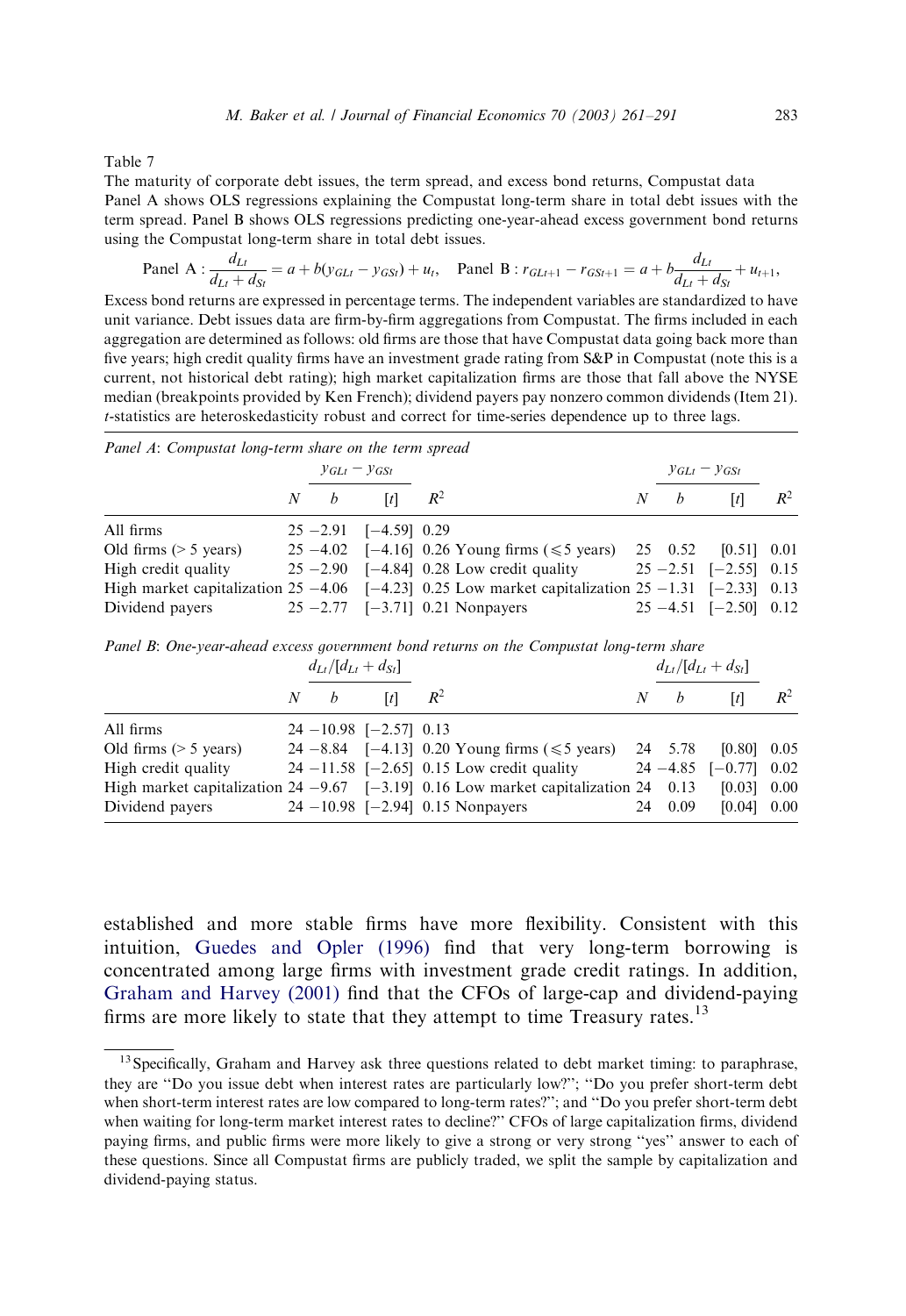We split the Compustat data in several ways in order to test these patterns. The results in Table 7 are generally consistent with the hypothesized relations. Panel A shows that large, old, creditworthy, and dividend-paying firms align their long-term share more closely to the term spread. The results on size and dividend-paying status match up directly with the survey findings, and the results on credit quality are consistent with the results of Guedes and Opler. Panel B shows that these same firms' maturity decisions have particularly high predictive power for future excess bond returns. These cross-sectional patterns complement and generally reinforce the Flow of Funds sample results.

### 5. Discussion

The evidence that corporate debt maturity is closely tied to predictable variation in excess bond returns adds a stylized fact to corporate finance. It also raises two fundamental questions. Does the predictable variation reflect market inefficiency or segmentation? And do firms reduce their overall cost of capital by substituting across maturities in the observed manner?

The Modigliani-Miller theorem shows that these two questions are equivalent. In efficient, integrated, and otherwise perfect markets, the theorem fixes the overall cost of capital in proportion to cash flow risk alone. For example, consider a firm with a fixed ratio of total debt to equity. The cash flow risk of the firm is shared by its equity and short- and long-term debt holders. The only way to reduce the average cost of the ''portfolio'' of short- and long-term debt is to increase the risk of the cash flows to equity holders, thus increasing the cost of equity. The bottom line is that the costs of different forms of capital do not vary independently in efficient and integrated markets, so the overall cost of capital cannot be reduced. In inefficient or segmented markets, by contrast, the MM theorem does not apply, and market timing—defined generally as raising finance in whatever form is currently available at the lowest riskadjusted cost—can in those circumstances reduce the overall cost of capital.

This suggests three general explanations for our results.

Explanation (1): Rational managers, rational investors. The debt market is efficient and integrated with the equity market. Debt issues are linked to time-varying excess bond returns because optimal debt maturity structure is related to excess bond returns.

Explanation (2): Rational managers, irrational investors. Managers successfully time an inefficient debt market.

Explanation (3): Irrational managers, rational investors. Managers try in vain to time an efficient debt market.

In the first explanation, manipulating the maturity does not (and is not intended to) reduce the cost of capital. Excess bond returns and optimal debt maturity structure are connected behind the scenes. In the second, the predictability of excess bond returns that we observe is attributed to inefficiency, at least in part, and managers are reducing the overall cost of capital by adjusting debt maturity in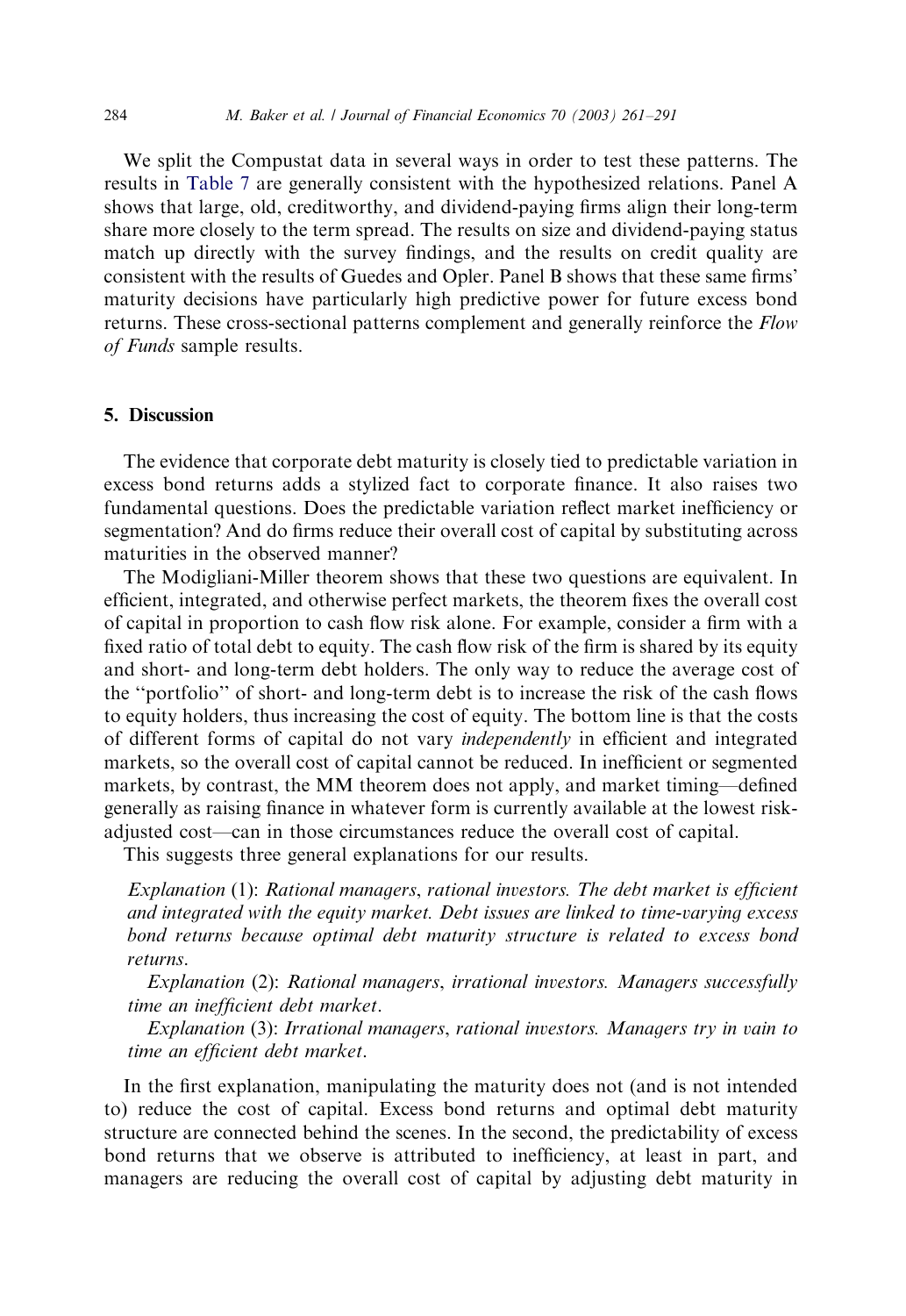response. In the third explanation, managers try their hand at debt market timing but are unsuccessful. Perhaps rules of thumb such as ''issue short-term when the yield curve is steep'' simply redistribute overall cash flow risk across securities in a way that they do not recognize, but investors do, and so the overall cost of capital is not reduced. As we discuss below, we conclude that managers are almost surely trying to time the debt market, but despite suggestive evidence it is hard to prove that their efforts reduce the overall cost of capital. Thus we favor (2) or (3) over (1).

### 5.1. Debt market efficiency and integration with the equity market

Explanations (1) and (3) both maintain that the predictive power of the long-term share reflects an efficient and integrated debt market. We examine this difficult question here. We do not develop theories of debt market inefficiency per se. Prior work on bond investor sentiment includes [Modigliani and Sutch \(1966a, b\)](#page-29-0) and [Shiller \(1996\)](#page-30-0), who argue that investors have time-varying preferences for short- and long-term debt, and [Shiller et al. \(1983\)](#page-30-0), who argue that long-term rates overreact to information more relevant to short-term rates. The survey evidence in [Froot \(1989\)](#page-29-0) also suggests that bond investors do not have unbiased expectations about changes in interest rates.

In an efficient debt market, the long-term share is inversely related to future returns because it is inversely related to time-varying risk. Covariance with consumption is the only risk factor in [Breeden \(1979\)](#page-28-0), and [Lettau and Ludvigson](#page-29-0) [\(2001\)](#page-29-0) argue for the empirical validity of the consumption-based paradigm. In unreported results (available upon request), we examine whether the long-term share is inversely related to consumption covariance. Specifically, we use the methodology of [Duffee \(2001\)](#page-28-0) to test whether the Flow of Funds long-term share predicts a lower covariance of excess bond returns with consumption growth. The relationship turns out to be weak and of the wrong sign.

A second possibility is that the long-term share is connected to variance risk. [Breeden \(1986\)](#page-28-0) derives a relationship between expected excess bond returns and the conditional variance of consumption. The intertemporal CAPM of [Merton \(1973\)](#page-29-0) and the [Asset Pricing Theory of Ross \(1976\)](#page-30-0) admit multiple risk factors, and in some implementations the risk premia are specified as related to the conditional variances of underlying state variables (e.g., [French et al., 1987\)](#page-29-0). Several studies have attempted to connect predictor variables to future variance risks. In unreported results (available upon request), we follow [Schwert \(1989\)](#page-30-0) and test whether the longterm share predicts the standard deviation of conditional consumption growth or conditional excess bond returns. The results are mixed. The long-term share is indeed negatively related to future excess bond return variance but is marginally positively related to future consumption variance. The former result is in the right direction for a risk-based explanation, but the magnitude appears too small to account for large return predictability effects. (A one-standard-deviation increase in the long-term share reduces one-year-ahead excess returns by more than it reduces their standard deviation, indicating a Sharpe ratio above one.)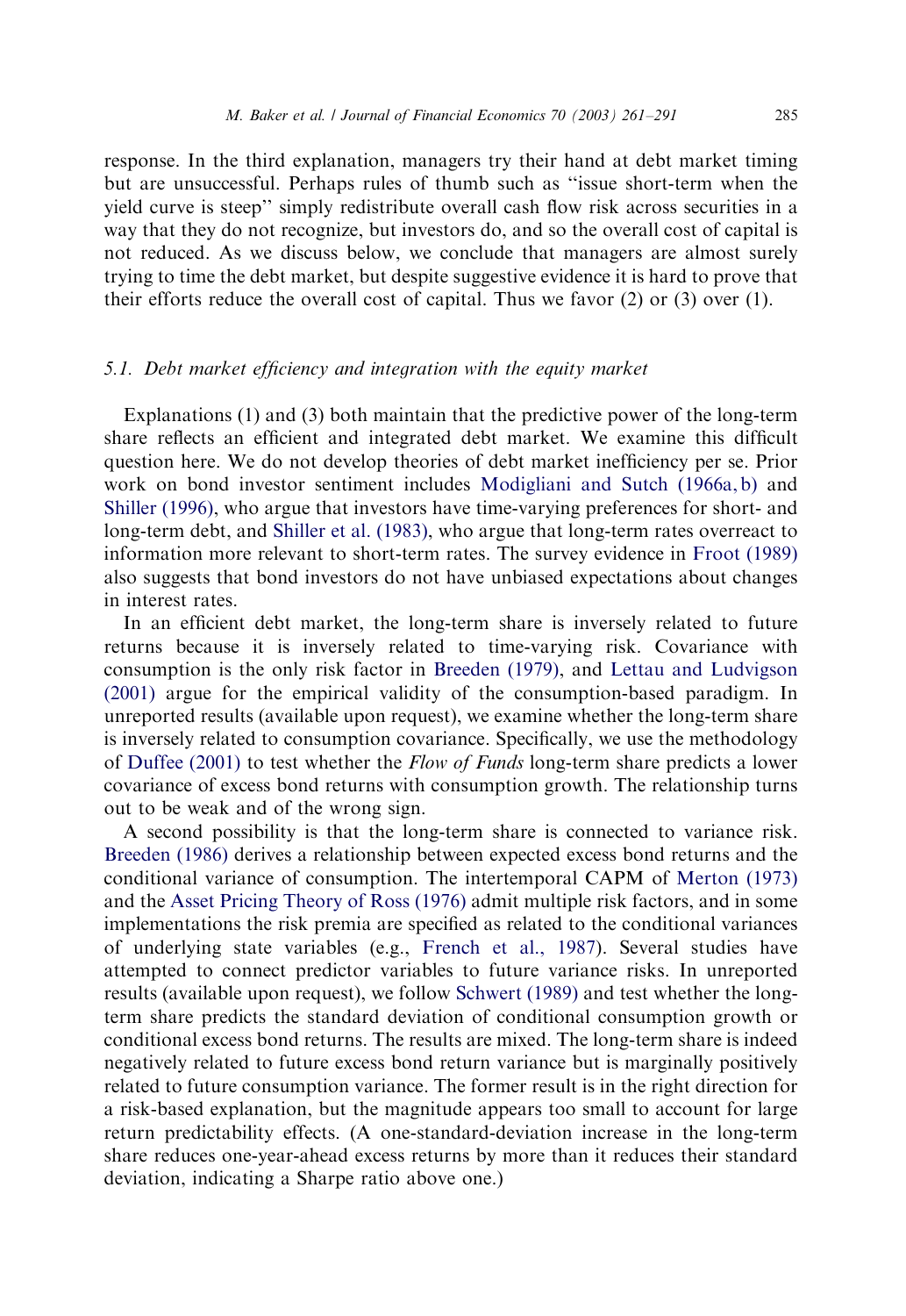Finally, debt market timing could reduce the overall cost of capital if the debt and equity markets are not perfectly integrated. Consider two firms with the same cash flow risk and the same leverage. One firm switches between short- and long-term debt following the historical pattern of the long-term share. The other uses long-term debt exclusively. Ex post, the predictability results show that the first firm has paid less for its debt. The MM theorem says that it must have paid commensurately more for its equity, if markets are efficient and integrated, since equity would have to absorb the cash flow risk allegedly responsible for the time-varying term premium. One testable implication of this logic is that the long-term share should predict the cost of equity in the same direction as the relative cost of long-term debt. In unreported regressions of excess stock market returns on the Flow of Funds longterm share, we find that the coefficients are small and statistically insignificant.

### 5.2. Optimal debt maturity structure

Explanation (1) also maintains that debt issues are related to future excess returns because optimal debt maturity is connected to future excess returns. This is another angle on this explanation that we can explore.

Perhaps surprisingly, only one theory of optimal debt maturity directly involves interest rates: the tax theory developed by [Brick and Ravid \(1985, 1991\)](#page-28-0) and outlined in [Gordon \(1982\).](#page-29-0) In this theory, managers accelerate tax deductions by issuing more long-term debt when long-term rates are relatively *high* or, under a convex tax schedule, when interest rates are particularly volatile. Tables 3 and 7 and the unreported results described in the previous subsection, however, are opposite to this prediction. Firms issue more long-term debt when the term structure is flat and future interest rates are stable. The firm-level results in [Barclay and Smith \(1995\),](#page-28-0) [Guedes and Opler \(1996\)](#page-29-0), and [Stohs and Mauer \(1996\)](#page-30-0) also contradict the tax theory.

It is possible to construct ad hoc stories to connect our predictability results to optimal maturity theories without directly involving debt market conditions. One such story involves debt overhang and time-varying business conditions. [Myers](#page-29-0) [\(1977\)](#page-29-0) notes that an overhang of long-term debt can force firms to forgo positive net present value investments that require new capital. To avoid this, firms with more growth opportunities should prefer short-term debt. If growth opportunities vary over time, the long-term share would then vary inversely. This theory does not directly connect to subsequent bond returns, but [Fama and French \(1989\)](#page-28-0) suggest that expected excess bond returns are generally low when business conditions are good—which is perhaps when growth opportunities are good and, according to the debt overhang theory, when the long-term share should be low. This story appears to predict a positive relationship between the long-term share and subsequent excess bond returns, not the negative relationship that we observe. Furthermore, as [Fig. 2](#page-12-0) suggests, the NBER measure of business cycles is unconnected with the Flow of Funds long-term share variable.

Another possible explanation involves time-varying liquidity risk. [Diamond \(1991\)](#page-28-0) and [Rajan \(1992\)](#page-29-0) note that short-term debt may be difficult to refinance, leading to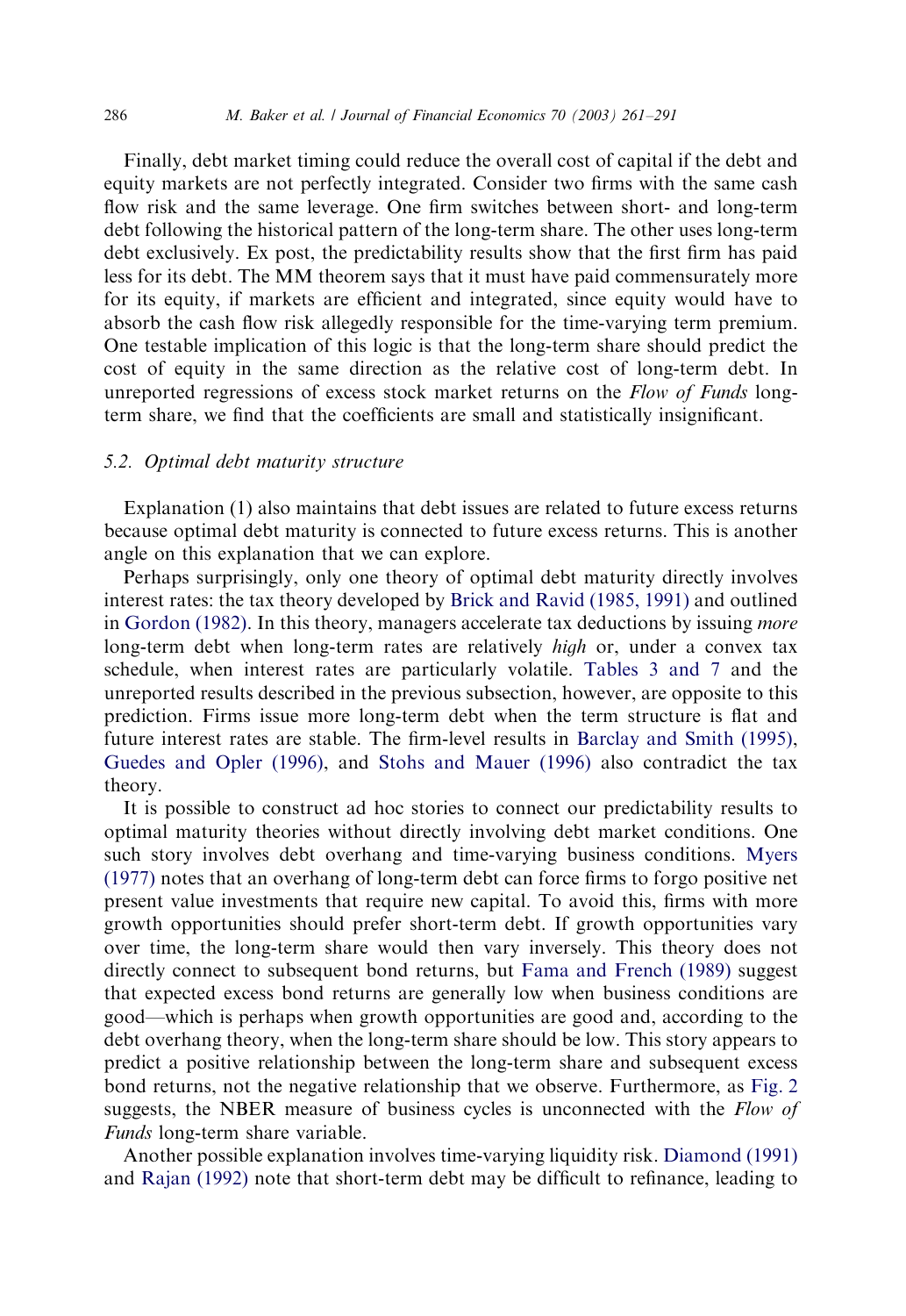costly financial distress. This suggests that when liquidity risk is higher, the preference for long-term debt will be higher. These models do not directly involve interest rate risk. If one equates liquidity risk with interest rate risk, however, these models tend to predict that when interest rate risk is high, corporations prefer longterm debt. This is opposite to the evidence.

Yet another story involves liquidity itself as opposed to liquidity risk. Firms might prefer to issue debt at the lowest current interest cost. One reason is to conserve internal finance. Another reason is that managers have short horizons, and issuing bonds at the lowest interest rate maximizes short-term earnings (as in [Stein, 1989](#page-30-0)). This links the long-term share to the term spread and perhaps to future excess bond returns by coincidence, but does not explain why the long-term share has incremental predictive power over and above the term spread in the Flow of Funds data (Table 5), or why the long-term share is also negatively related to the real short rate and inflation (Table 3).

Finally, several lines of argument lead to the principle that debt maturity should be set to match asset maturity, including [Myers \(1977\)](#page-29-0), [Diamond \(1991\),](#page-28-0) and [Hart](#page-29-0) [and Moore \(1995\).](#page-29-0) [Graham and Harvey \(2001\)](#page-29-0) find maturity matching to be the single most highly cited factor in debt maturity decisions. According to this principle, the long-term share should be positively correlated with changes in aggregate asset maturity. While this still does not connect to future excess bond returns, it does represent a potentially testable implication. We construct a crude measure of changes in asset maturity from balance sheet data reported by the [Internal Revenue Service](#page-29-0) [\(various issues\)](#page-29-0) Statistics of Income. We estimate the maturity of net fixed assets as the ratio of net fixed assets to depreciation expense and assume that the maturity of all other assets is one year. We then estimate overall asset maturity as the book-value weighted-average asset maturity; the weight on the maturity of fixed assets is net fixed assets over total assets. This procedure is similar to that used in [Guedes and](#page-29-0) [Opler \(1996\)](#page-29-0). We find that the correlation between annual changes in this asset maturity proxy and the long-term share is negative and insignificant, which differs from the positive correlation predicted by the matching theory. We hesitate to put much value on this result, however. The quality of the proxy for fixed asset maturity is questionable since depreciation expense is dictated as much by tax rules as by economic reality, and our assumption about the maturity of nonfixed assets is even more questionable.

### 5.3. Debt market timing

The discussion thus far casts most doubt on Explanation (1), which requires both that the long-term share's predictive power reflects a rational risk premium and that optimal debt maturity varies inversely with this premium. The evidence for a risk premium is ambiguous, and existing theory gives obscure accounts at best for a negative relationship between optimal debt maturity and subsequent excess bond returns.

Explanations (2) and (3) attribute the behavior of the maturity of debt issues to market timing. There are realistic incentives for managers to try to time the debt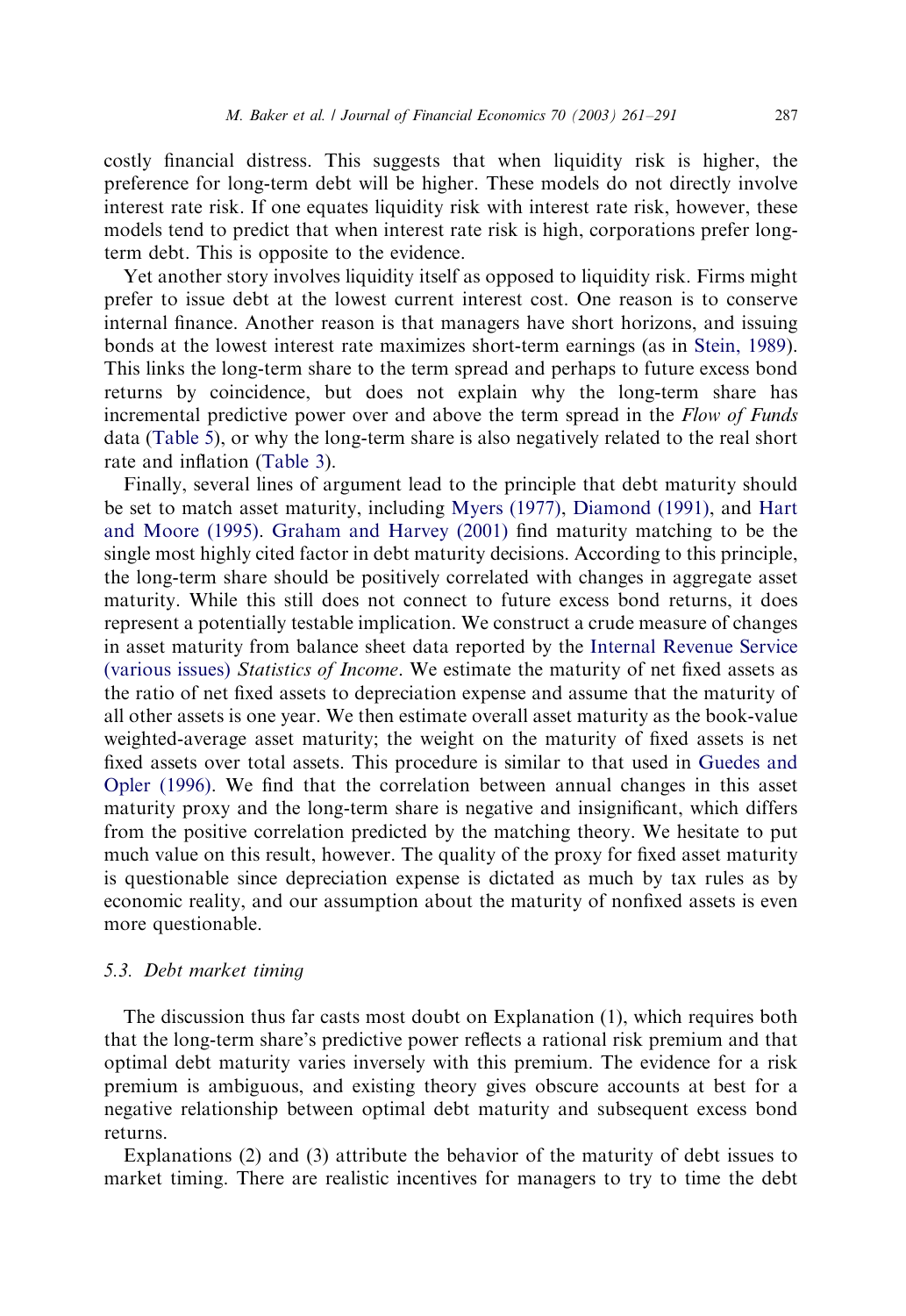market. The only requirement is that they care about shareholders. Indeed, many top managers are large shareholders themselves, and most have their compensation otherwise tied to share performance through bonus formulas and stock options.

In addition, surveys of managers essentially prove that debt market timing is an explicit strategy. A substantial fraction of financial managers in the [Graham and](#page-29-0) [Harvey \(2001\)](#page-29-0) survey state that they issue debt ''when interest rates are particularly low.'' This is the single most highly cited factor in the debt policy decision. Given the decision to issue debt, managers prefer short-term debt ''when short-term interest rates are low compared to long-term rates'' and when they are ''waiting for longterm market interest rates to decline.'' These are the third and fourth most highly cited factors in the debt maturity decision. (The most highly cited factor is maturity matching, as mentioned above, but this factor does not have an obvious time series implication.) These statements indicate that the relationship between issue maturity and market conditions is not coincidental. Moreover, our Compustat tests, described above, find cross-sectional patterns that are consistent with cross-sectional differences in survey responses.

Debt market timing and equity market timing differ in important respects. Most notable, equity market timing is typically connected to inside information, while (at least among firms with stable credit ratings) debt market timing can only be driven by publicly available information; no firm has inside information about future interest rates.<sup>14</sup> This is consistent with our results—the predictability that firms use to make debt maturity decisions appears to be the same predictability that is available from publicly observed debt market conditions. Despite this key difference between equity and debt market timing, the basic behavioral principle is the same. Market timing managers are trying to substitute toward whatever form of finance that they think is available at the lowest risk-adjusted cost.

We stress that our results cannot distinguish conclusively between Explanation (2) and Explanation (3). We cannot tell whether firms are following rules of thumb, such as ''issue short when the term structure slopes upward,'' which simply pick up efficiently priced risk factors, or whether they have genuine market timing ability. We find no direct evidence of a risk factor driving the variation in the long-term share, but one may nonetheless be lurking. [Huang and Huang \(2002\)](#page-29-0) argue that corporate bond default spreads are too large relative to equity risk premia, suggesting that these markets are in fact segmented, and [Titman \(2002\)](#page-30-0) discusses other evidence of segmentation.

### 6. Conclusion

We find that the maturity of debt issues is closely connected to predictable variation in excess bond returns. Firms tend to issue long-term debt when future

<sup>&</sup>lt;sup>14</sup> Equity market timing may also be connected to publicly available market conditions. [Baker and Stein](#page-28-0) [\(2002\)](#page-28-0) developa model in which managers successfully time the market for seasoned equity simply by issuing when the market is particularly liquid.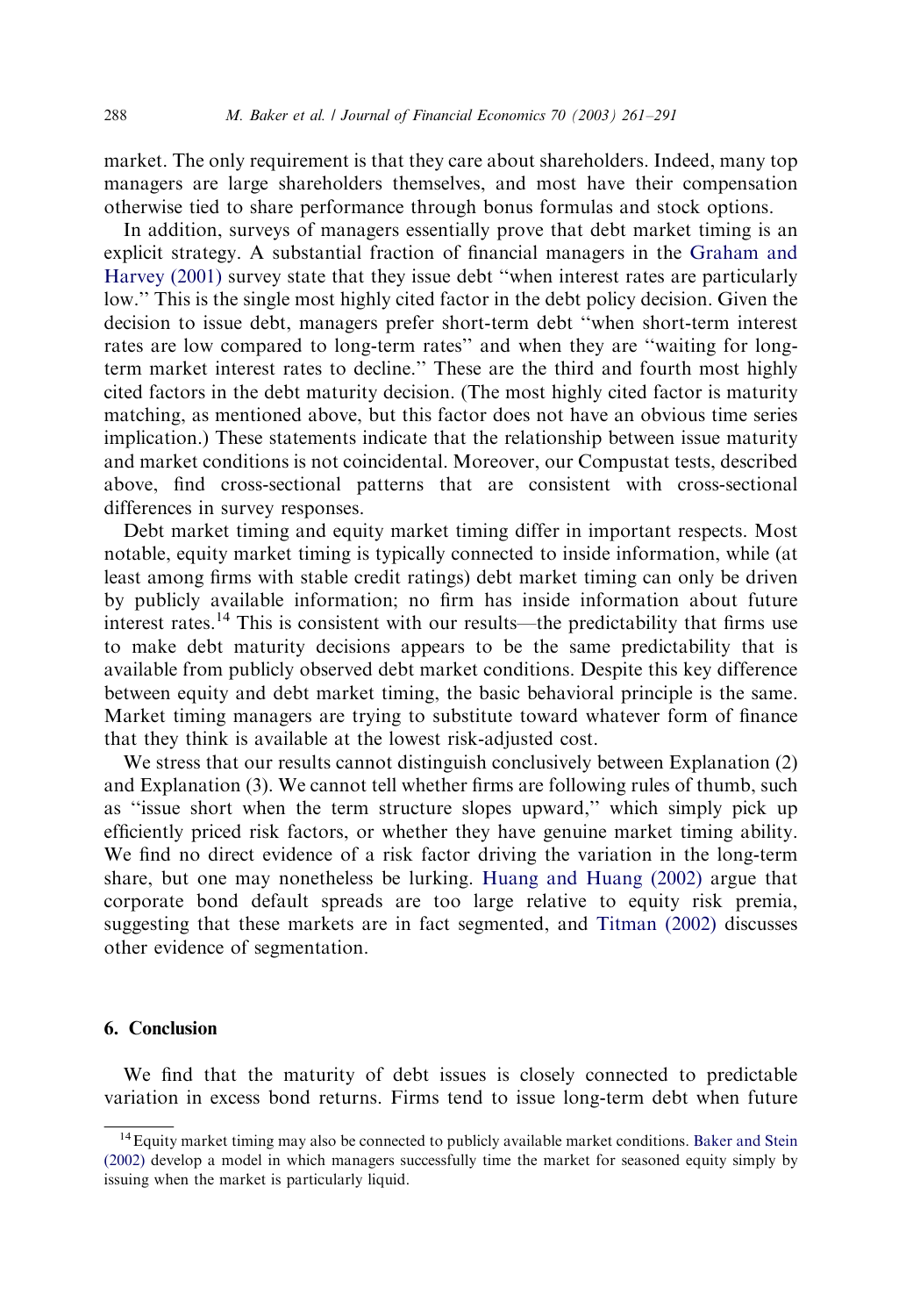<span id="page-28-0"></span>excess bond returns are predictably low. The long-term share in total debt issues predicts excess bond returns on its own. Interestingly, this predictive power appears largely to reflect its contemporaneous relationships with inflation, the real short-term rate, and the term spread—variables which themselves predict excess bond returns.

The results are consistent with the hypothesis that managers try to time the debt market using publicly available market conditions as a guide to their maturity decisions. It is difficult to tell whether issuing firms are actually reducing the overall cost of capital, however, because of the usual difficulties in interpreting predictability regressions. In any case, the results suggest that theories of debt maturity need to incorporate a larger role for debt market conditions and excess bond return predictability if they are to explain basic patterns in the data.

### References

- Baker, M., Stein, J., 2002. Market liquidity as a sentiment indicator. Unpublished working paper, Harvard University.
- Baker, M., Wurgler, J., 2000. The equity share in new issues and aggregate stock returns. Journal of Finance 55, 2219–2257.
- Baker, M., Wurgler, J., 2002. Market timing and capital structure. Journal of Finance 57, 1–32.
- Barclay, M., Smith Jr., C., 1995. The maturity structure of corporate debt. Journal of Finance 50, 609– 631.
- Board of Governors of the Federal Reserve System, various issues. Flow of Funds Accounts of the United States: Flows and Outstandings.
- Bosworth, B., 1971. Patterns of corporate external financing. Brookings Papers on Economic Activity 2, 253–279.
- Brav, A., Gompers, P., 1997. Myth or reality? The long-run underperformance of initial public offerings: Evidence from venture capital and nonventure capital-backed companies. Journal of Finance 52, 1791– 1822.
- Breeden, D., 1979. An intertemporal asset pricing model with stochastic consumption and investment opportunities. Journal of Financial Economics 7, 265–296.
- Breeden, D., 1986. Consumption, production, inflation and interest rates: a synthesis. Journal of Financial Economics 16, 3–40.
- Brick, I., Ravid, S., 1985. On the relevance of debt maturity structure. Journal of Finance 40, 1423–1437.
- Brick, I., Ravid, S., 1991. Interest rate uncertainty and the optimal debt maturity structure. Journal of Financial and Quantitative Analysis 26, 63–81.
- Campbell, J., Shiller, R., 1991. Term spreads and interest rates: a bird's eye view. Review of Economic Studies 58, 495–514.
- Campbell, J., Lo, A., MacKinlay, A.C., 1997. The Econometrics of Financial Markets. Princeton University Press, Princeton, NJ.
- Diamond, D., 1991. Debt maturity and liquidity risk. Quarterly Journal of Economics 106, 709–737.
- Duffee, G., 2001. Why does the slope of the term structure forecast excess returns? Unpublished working paper, University of California at Berkeley.
- Fama, E., 1984. The information in the term structure. Journal of Financial Economics 13, 509–528.
- Fama, E., Bliss, R., 1987. The information in long-maturity forward rates. American Economic Review 77, 680–692.
- Fama, E., French, K., 1989. Business conditions and expected returns on stocks and bonds. Journal of Financial Economics 25, 23–49.
- Fama, E., Gibbons, M., 1982. Inflation, real returns and capital investment. Journal of Monetary Economics 9, 297–323.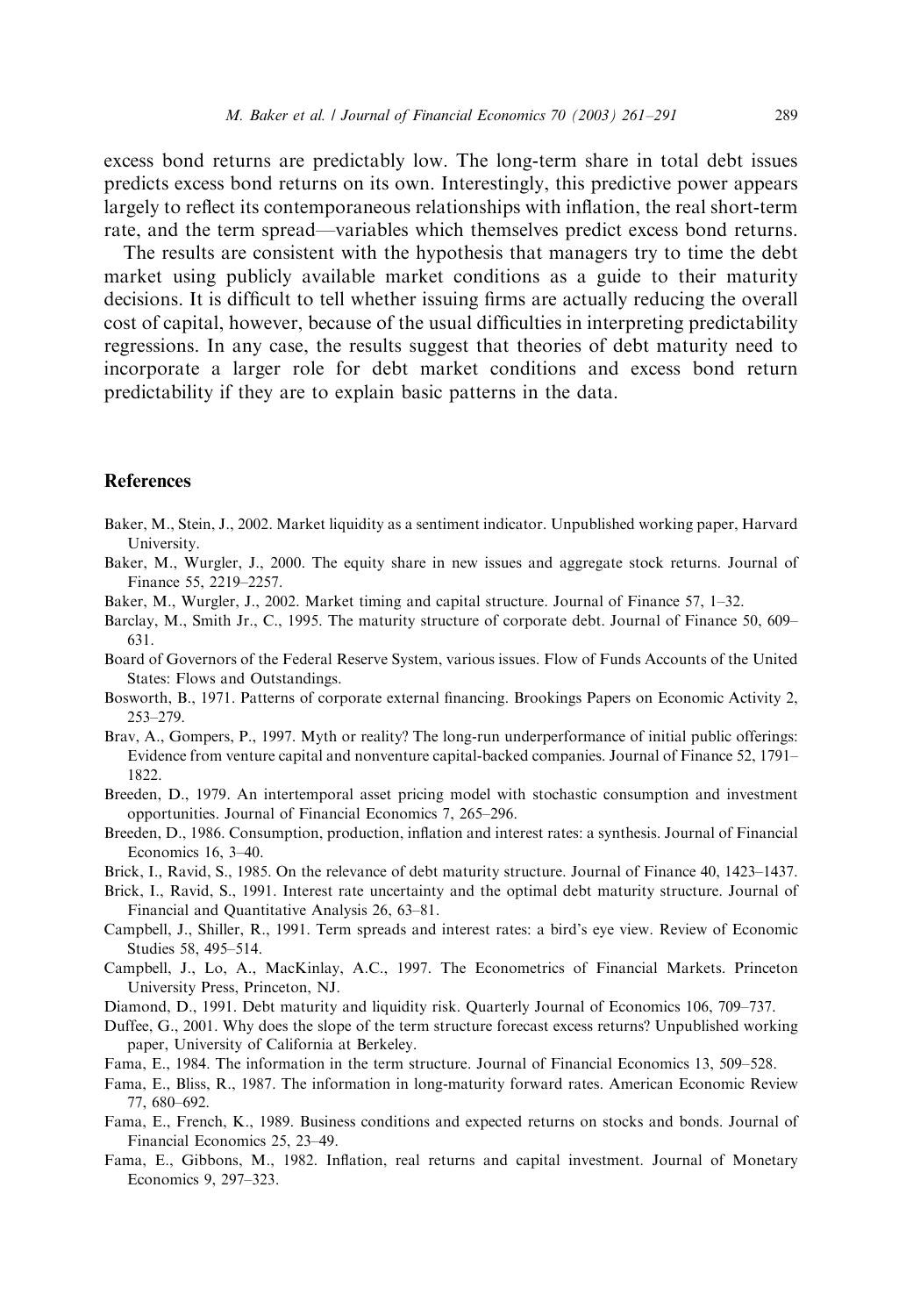- <span id="page-29-0"></span>Ferson, W., Harvey, C., 1991. The variation of economic risk premiums. Journal of Political Economy 99, 385–415.
- Ferson, W., Harvey, C., 1993. Explaining the predictability in asset returns. Research in Finance 11, 65– 106.
- French, K., Schwert, G., Stambaugh, R., 1987. Expected stock returns and volatility. Journal of Financial Economics 19, 3–29.
- Froot, K., 1989. New hope for the expectations hypothesis of the term structure of interest rates. Journal of Finance 44, 283–305.
- Gordon, R., 1982. Interest rates, inflation, and corporate financial policy. Brookings Papers on Economic Activity 2, 461–488.
- Graham, J., Harvey, C., 2001. The theory and practice of corporate finance: evidence from the field. Journal of Financial Economics 60, 187–243.
- Guedes, J., Opler, T., 1996. The determinants of the maturity of corporate debt issues. Journal of Finance 51, 1809–1833.
- Hansen, L., Hodrick, R., 1980. Forward exchange rates as optimal predictors of future spot rates: an econometric analysis. Journal of Political Economy 88, 829–853.
- Hart, O., Moore, J., 1995. Debt and seniority: an analysis of the role of hard claims in constraining management. American Economic Review 85, 567–585.
- Hodrick, R., 1992. Dividend yields and expected stock returns: alternative procedures for inference and measurement. Review of Financial Studies 5, 357–386.
- Huang, J., Huang, M., 2002. How much of the corporate-treasury yield spread is due to credit risk? Results from a new calibration approach. Unpublished working paper, Stanford University.
- Ikenberry, D., Lakonishok, J., Vermaelen, T., 1995. Market underreaction to open market share repurchases. Journal of Financial Economics 39, 181–208.
- Internal Revenue Service, various issues. Statistics of Income: Corporation Income Tax Returns.
- Kaplin, A., Levy, A., 2001. Corporate security issues and asset returns. Unpublished working paper, University of California at Berkeley.
- Keim, D., Stambaugh, R., 1986. Predicting returns in the stock and bond markets. Journal of Financial Economics 17, 357–390.
- Kirby, C., 1997. Measuring the predictable variation in stock and bond returns. The Review of Financial Studies 10, 579–630.
- Lettau, M., Ludvigson, S., 2001. Resurrecting the (C)CAPM: a cross-sectional test when risk premia are time-varying. Journal of Political Economy 109, 1238–1287.
- Loughran, T., Ritter, J., 1995. The new issues puzzle. Journal of Finance 50, 23–51.
- Marsh, P., 1982. The choice between equity and debt: an empirical study. Journal of Finance 37, 121–144.
- Merton, R., 1973. An intertemporal capital asset pricing model. Econometrica 41, 867–887.
- Modigliani, F., Miller, M., 1958. The cost of capital, corporation finance, and the theory of investment. American Economic Review 48, 655–669.
- Modigliani, F., Sutch, R., 1966a. Debt management and the term structure of interest rates: an empirical analysis of recent experience. Journal of Political Economy 75, 569–589.
- Modigliani, F., Sutch, R., 1966b. Innovations in interest rate policy. American Economic Review 56, 178– 197.
- Myers, S., 1977. Determinants of corporate borrowing. Journal of Financial Economics 5, 147–175.
- Nelson, C., Kim, M., 1993. Predictable stock returns: the role of small-sample bias. Journal of Finance 48, 641–661.
- Newey, W., West, K., 1987. A simple, positive semi-definite, heteroskedasticity and autocorrelation consistent covariance matrix. Econometrica 55, 703–708.
- Rajan, R., 1992. Insiders and outsiders: the choice between informed and arms-length debt. Journal of Finance 47, 1367–1400.
- Ritter, J., 1991. The long-run performance of initial public offerings. Journal of Finance 42, 365–394.
- Ritter, J., 2003. Investment banking and securities issuance. In: Constantinides, G., Harris, M., Stulz, R. (Eds.), Handbook of Economics and Finance. North-Holland, Amsterdam, forthcoming.